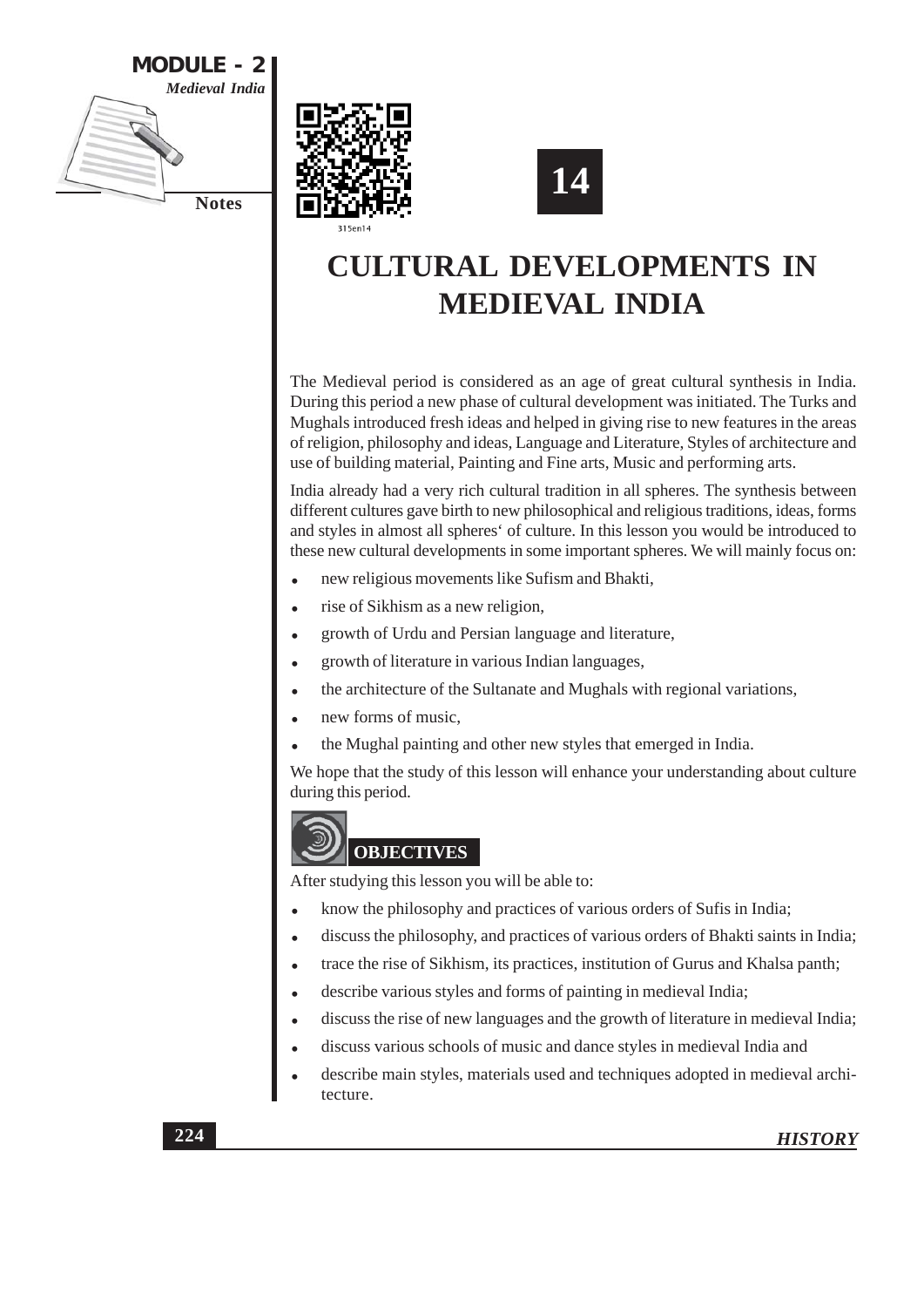## **14.1 SUFISM**

'Sufism' is a term used to refer to mystical religious ideas in Islam. It had evolved into a well developed movement by the 11<sup>th</sup> century. Sufis, stress on the importance of traversing the path of the Sufi pir enabling one to establish a direct communion with the divine. Sufism or mysticism emerged in the  $8<sup>th</sup>$  century and among the early known Sufis were Rabia al-Adawiya, Al-Junaid and Bayazid Bastami. Fundamental to sufism is God, Man and the relation between them that is Love. They believe that from man emerged the theories of *ruh* (soul), *qurbat* (divine proximity) and *hulul* (infusion of the divine spirit) and that from relation between God and Man ideas such as Ishq (divine love) and *Fana* (self annihilation) come into being. The Sufis were regarded as people who kept their heart pure; they sought to communicate with God though their ascetic practices and doctrine of divine love and union with God. The murid (disciple) passes through *magamat* (various stages) in this process of experiencing communication with the divine.

The khangah (the hospice) was the center of activities of the various sufis orders. The khangah was led by shaikh, pir or murshid (teacher) who lived with his mu*rids* (disciples). In time the *Khangahs* emerged as important centres of learning and preaching. By the twelfth century the sufis were organized in *silsilahs* (orders). The word *silsila* meant chain and it represented signifying an unbreakable chain between the pir and the murid. With the death of the pir his tomb or shrine the *dargah* became a centre for his disciples and followers.

In the  $10<sup>th</sup>$  century Sufism spread across important regions of the Islamic empire. Iran, Khurasan, Transoxiana, Egypt, Syria and Baghdad were important Sufi centers. Al-Ghazali, (1059–1111 A.D.) is among the most venerated of Sufis. He reconciled Islamic mysticism with Islamic orthodoxy, providing Sufi mysticism a secure place in Islam. He stressed on the need for the disciple to follow the guidance of the spiritual master. He also emphasised on the supreme authority of the holy Prophet and the need to obey laws in both letter and spirit

The Sufi movement in India commenced in the 11<sup>th</sup> century A.D. Al Hujwiri, who established himself in north India was buried in Lahore and regarded as the oldest Sufi in the sub Continent. Among the important Sufi Orders in the history of Medieval India were those of the Chishtitiya, Suhrawardiya, Qadiriya and Naqshbandiya.

Chisti and the Suhrawardi silsilahs were popular during the Sultanate period. The Suhrawardis were active in Punjab and Sindh while the Chishti's were active in Delhi, Rajasthan and parts of the western gangetic plains. By the end of the sultanate period they had spread to the eastern regions of the gangetic plain (Bihar and Bengal) and into the Deccan. During the medieval period the Sufis played an important role in interpreting and elaborating on Islamic theological concepts like Wahdat ul Wujud (unity of being) and also encouraged the development of practices like Ziyarat (the practice of visiting tombs).

The Sufi movement as it emerged in India had the following features:

- The Sufis were organized in a number of different *silsilahs* (orders)
- Most of these orders were led by some prominent sufi saint or *pir*. It was named after them and was followed by his disciples.
- The Sufis believed that for union with God one needs a spiritual guru or Pir.
- The sufi *pirs* lived in Khangahs with their disciples

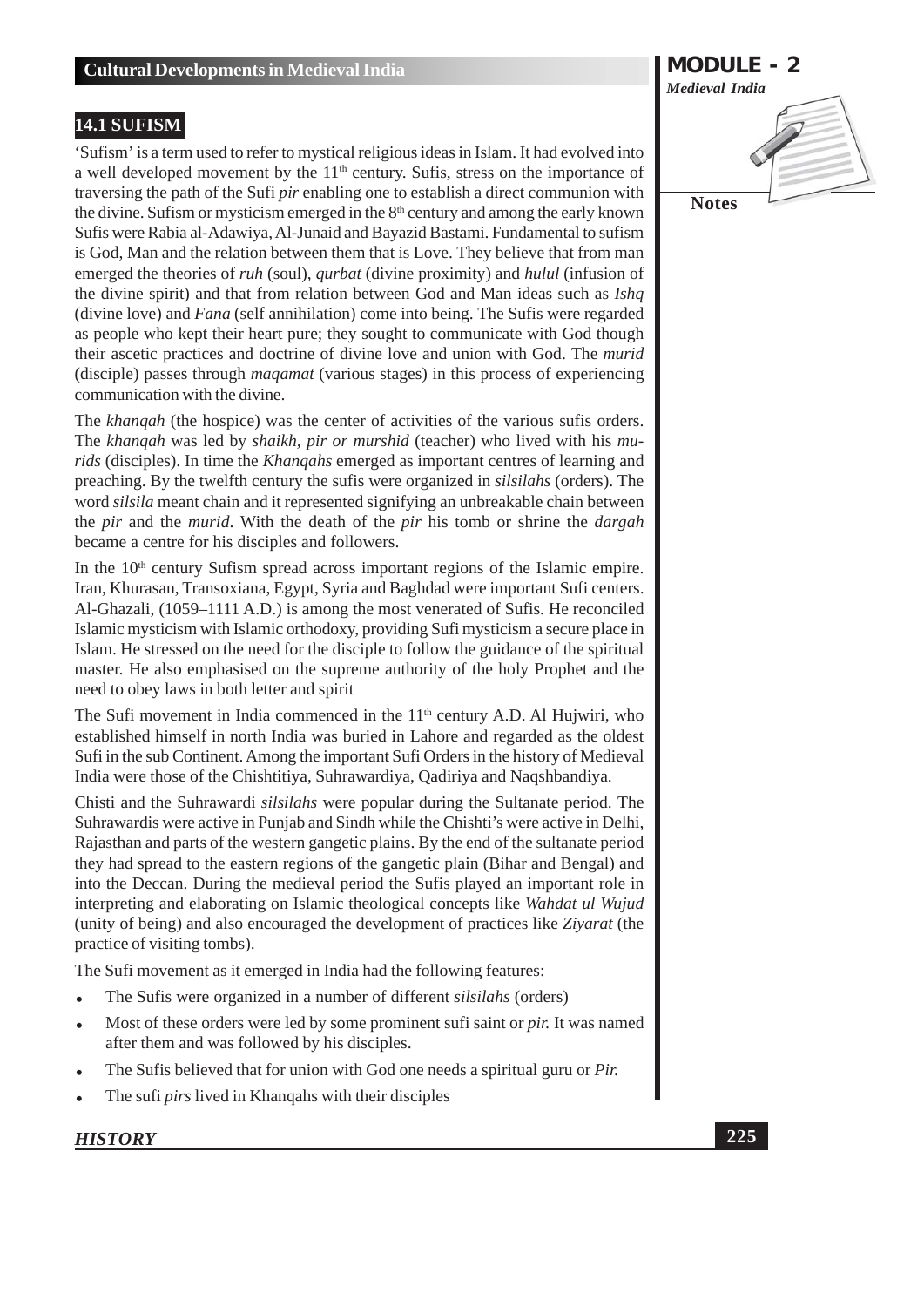

- The Khanqah (the hospice) was the centre of sufi activities
- The Khangahs emerged as important centres of learning which were different from madrasas the centres of theology
- Many sufis enjoyed the musical congregation or sama in their Khangahs. A musical form called the gawwali developed during this period.
- The *ziyarat* or pilgrimage to the tombs of the sufi saints soon emerged as an  $\bullet$ important form of ritual pilgrimage.
- Most of the Sufis believed in the performance of miracles. Almost all *pirs* were  $\bullet$ associated with the miracles performed by them.
- The different sufi orders had diverse approaches about the matters of polity and  $\ddot{\phantom{0}}$ state.

#### The Chishti Silsilah

The Chisti Order was established in India by Muinuddin Chishti. He seems to have moved into India after the invasion of Muizzuddin Muhammad Ghori and subsequently to Ajmer in 1206. The fame of Khwaja Muinuddin grew after his death in 1235, his grave was visited by Muhammad Tughlaq after which the mosque and dome were erected by Mahmud Khalji of Malwa in the fifteenth century. The patronage of this dargah peaked after the reign of the Mughal emperor Akbar.



Fig. 14.1 Ajmer Durgah

The Chishtis believed in:

- love as the bond between God and individual soul,
- the tolerance between people of different faiths,  $\bullet$
- acceptance of disciples irrespective of their religious beliefs,
- attitude of benevolence to all,
- association with Hindu and Jain yogi's, and
- use of simple language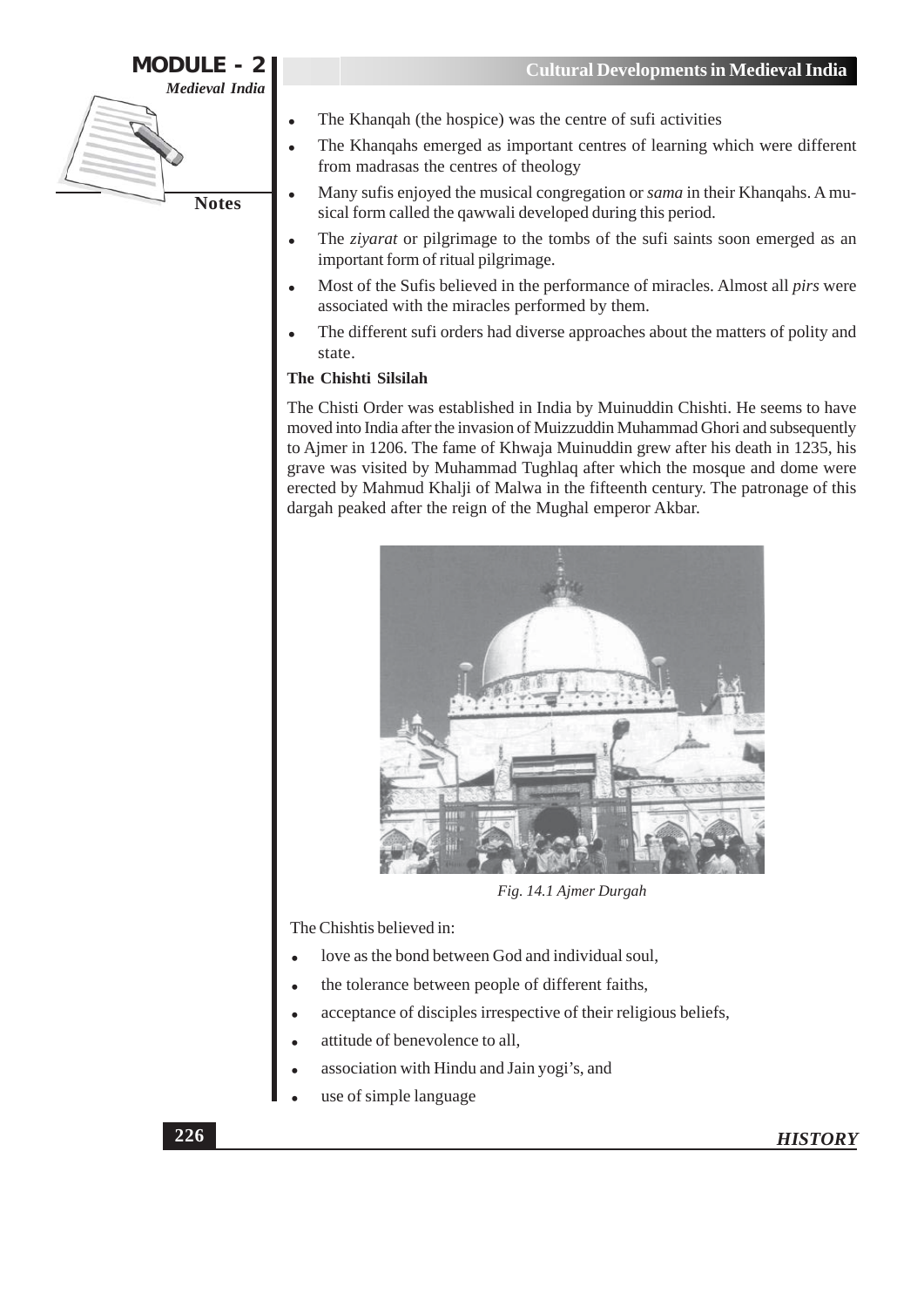The Chishti presence in Delhi was established by Qutbuddin Bakhtiyar Kaki who settled in Delhi from his homeland in Transoxiana in 1221. This was at the time of the Mongol invasions when there was a steady flow of people from central Asia fleeing from the Mongols. His presence in Delhi was a threat to the Suhrawardis who sought to force him to leave by levelling charges against him. The Sultan of Delhi, Itutmish, dismissed these attempts eventually forcing the Suhrawardis to relent. The Chishti pirs laid great emphasis on the simplicity of life, poverty, humility and selfless devotion to God. The renunciation of worldly possessions was regarded by them as necessary for the control of the senses that was necessary to maintain a spiritual life. Khwaja Muinuddin Chishti argued that highest form of devotion to God was to redress the misery of those in distress, fulfilling the need of the helpless and to feed the hungry. They refused to accept any grant for their maintenance from the Sultans.

The other important Chishti Baba Fariduddin Ganj-i-Shakar, established himself at Hansi (in Haryana) on the route between Multan and Lahore. Nizamuddin Auliya, was the best known Chishti saint of the Sultanate period. He lived in the fourteenth century, during a period of political change and turmoil. During his lifetime he was witness to the establishment of the Khalji rule after the death of Balban and subsequently the establishment of the Tughlaq's. There are numerous stories surrounding the life of Nizamuddin Auliya, famous among them were stories of his confrontations with the Sultans of Delhi. The Khwaja is said to have maintained a strict policy of not involving himself with the various groups and factions of the Sultan's court in Delhi earning him the respect of many. Nasiruddin Chiragh Delhi was another of the Chishti saints of Delhi. He played an active role in the political affairs of the period.

All these enabled Sufis to maintain a loyal and dedicated following.

In the 13<sup>th</sup> century the Chishti Order was established in the Deccan by Shaikh Burhanuddin Gharib. Between the 14<sup>th</sup> and 16<sup>th</sup> centuries many Chishti Sufis migrated to Gulbarga. This was accompanied with a change where some of the Chishtis began accepting grants and patronage from the ruling establishment. Muhammad Banda Nawaz is among the famous *pirs* in the region. The Deccan city of Bijapur emerged as an important centre for Sufi activity.

#### The Suhrawardi Silsilah

This Silsilah was founded by Shihabuddin Suhrawardi in Baghdad. It was established in India by Bahauddin Zakariya. He founded the Suhrawardi Order, based in Mutan, which was under the control of Qubacha. He was critical of Qubacha and openly favored Iltutmish over his rival. His ways were different from that of the Chishtis. The Suhrawardis, unlike the Chishtis, accepted, maintenance grants from the Sultans. They believed that a Sufi should possess the three attributes of property, knowledge and hal or mystical enlightenment. Suhrawardi saints argued that this was necessary to ensure that they served the poor better. He stressed on the observance or external forms of religious belief and advocated a combination of *ilm* (scholarship) with mysticism. Practices like bowing before the sheikh, presenting water to visitors and tonsuring the head at the time of initiation into the Order that the Chishtis had adopted were rejected. After his death the *silsilah* continued to play an important role in Punjab and Sindh.

#### Naqshbandi Silsilah

In India this order was established by Khwaja Bahauddin Naqshbandi. From the beginning the mystics of this Order stressed on the observance of the shariat and

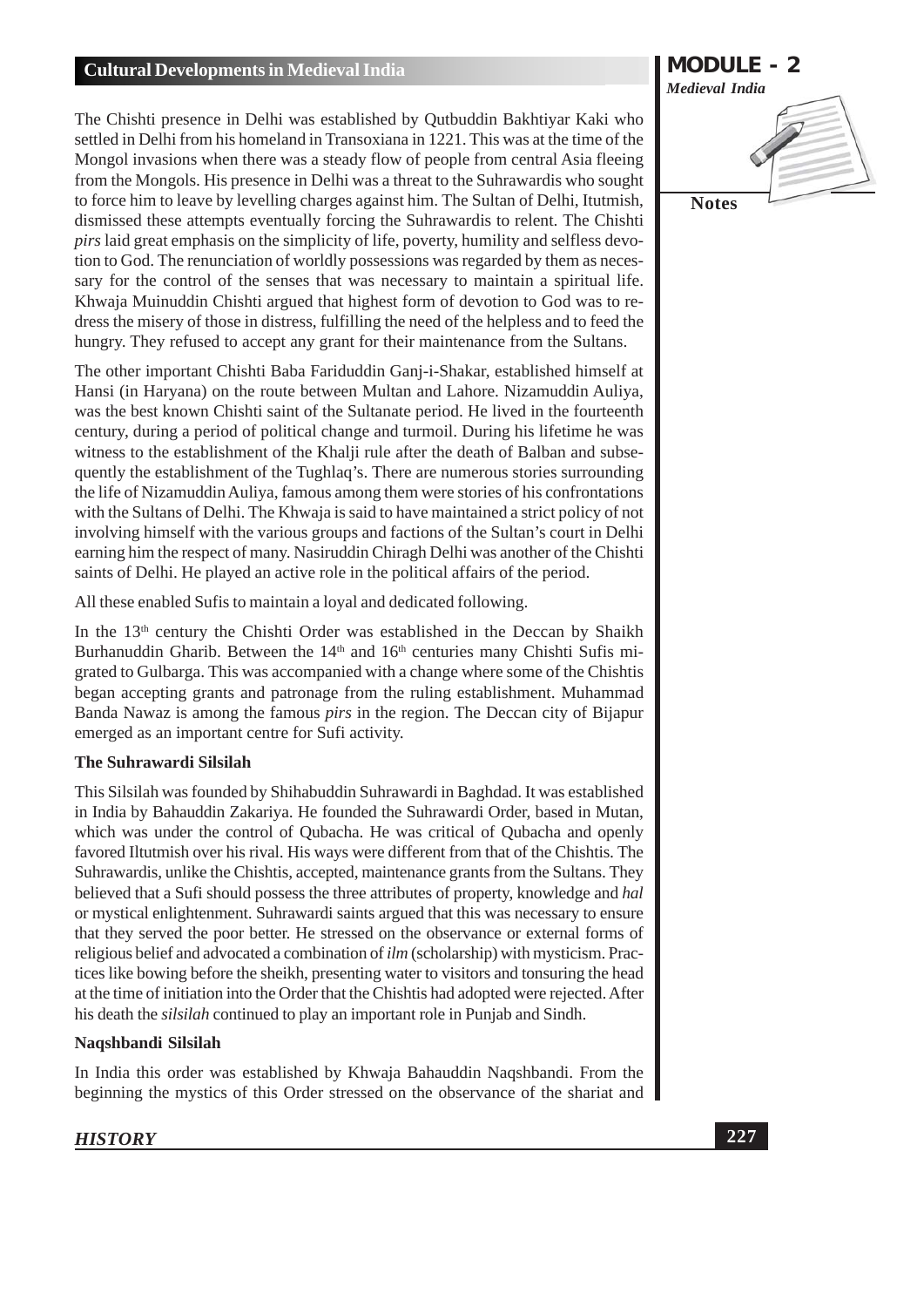

denounced all innovations or biddat. Sheikh Baqi Billah the successor to Khawaja Bahauddin Nagshbandi settled near Delhi, and his successor Shaikh Ahmad Sirhindi attempted to purge Islam from all liberal and what he believed were 'un-Islamic' practices. He opposed the listening of *sama* (religious music) and the practice of pilgrimage to the tombs of saints. He opposed interaction with Hindus and Shias. He criticised the new status accorded by Akbar to many non-Muslims, the withdrawal of the Jizyah and the ban on cow slaughter. He believed that he was the *mujaddid* (renewer) of the first millennium of Islam. He maintained that the relationship between man and God was that between the slave and the master and not the relation of a lover and beloved. He emphasised the individual's unique relation of faith and responsibility to God as creator. He tried to harmonise the doctrines of mysticism and the teachings of orthodox Islam.

#### The Qadri Silsilah

The Quadiriyya silsilah was popular in Punjab. Sheikh Abdul Qadir and his sons were supporters of the Mughals under Akbar. The *pirs* of this Order supported the concept of Wahdat al Wajud. Among the famous Sufis of this order was Miyan Mir who had enrolled the Mughal princess Jahanara and her brother Dara as disciples. The influence of the sheikh's teachings is evident in the works of the prince. Shah Badakhshani another pir of this silsilah while dismissing orthodox elements, declared that, the infidel who had perceived reality and recognised it was a believer and that a believer who did not recognise reality was an infidel.

During medieval period there was constant tension between the liberal and orthodox views in Islam. The *sufis* featured on both sides, while there were those like the Chishtis who held a liberal view and argued in favour of assimilation of local traditions there were others like sheikh Abdul Haqq of the Qadiriyya silsilah who held the view that the purity of Islam was being diluted. This Orthodox view was represented by the *ulema* that argued from the perspective of being upholders of the *shariat*. The liberal opinion found its voice among many *sufis* who argued against the narrow definition of Islamic laws by the ulema.

#### **INTEXT QUESTIONS 14.1**

- Who is a Pir?  $\mathbf{1}$
- Who was Al-Ghazali? 2.
- 3. What do you understand by the term "Sama"?
- Which famous chishti sufi saint lived during the time of the Khalji's and Tughlaq's? 4.
- $\mathfrak{I}.$ Who was Shaikh Abdul Qadir?

#### **14.2 THE BHAKTI MOVEMENT**

The Bhakti movement in Indian history represents a movement that popularized devotional surrender to a personally conceived supreme God. Its origins are traced to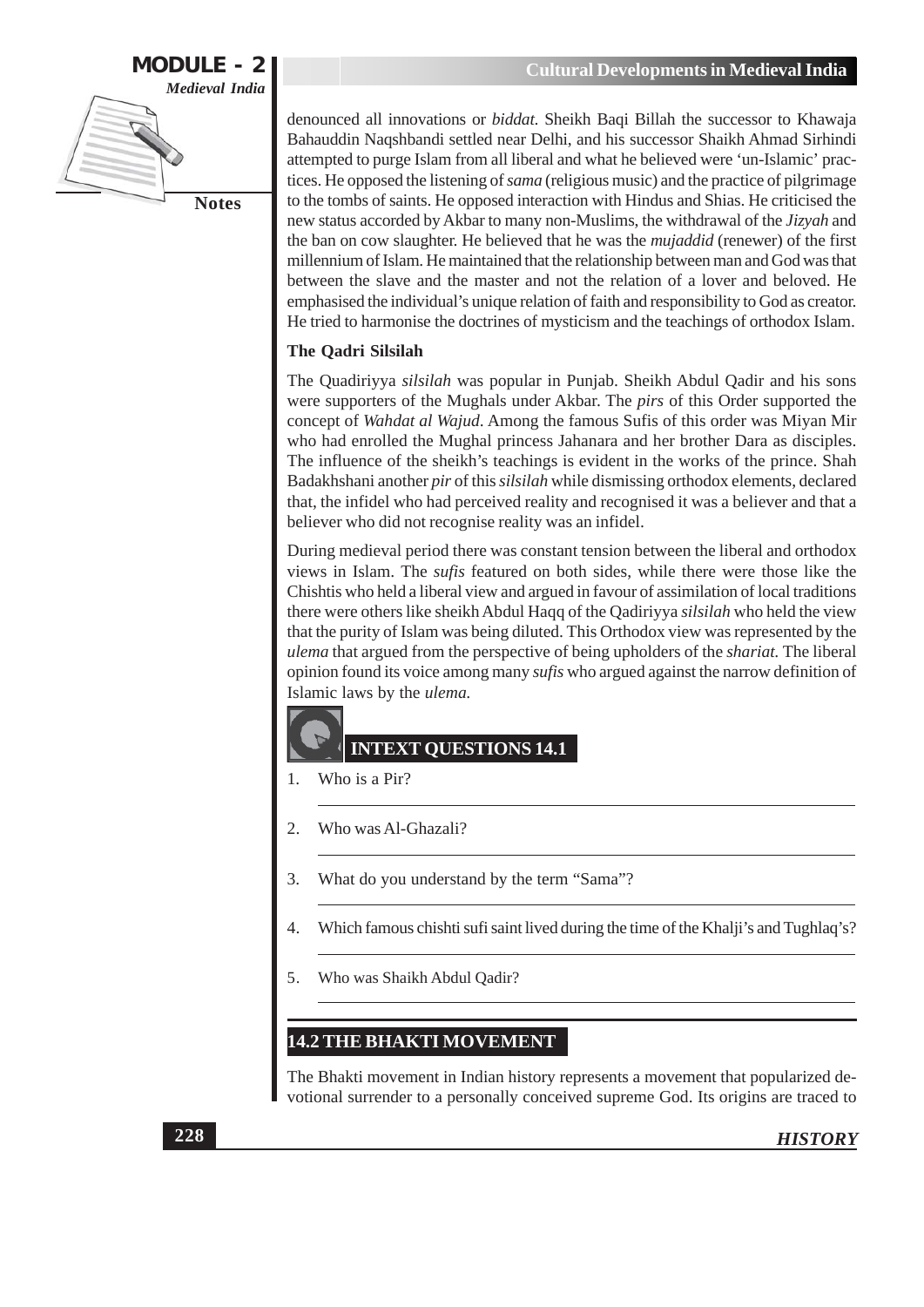the Brahamanical and Buddhist traditions of ancient India. It was in south India that it grew from a religious tradition into a popular movement based on religious equality and broad based social participation. The movement led by popular saints reached its climax in the  $10<sup>th</sup>$  century A.D. In its attempt to embrace the concept of bhakti the movement in different regions drew from diverse traditions and assumed different forms in different parts of the sub continent.

The bhakti movement attempted to break away from orthodox Brahmanism. The movement gathered momentum in the early medieval period. Historians have attempted to associate the origins of the bhakti movement in India with the advent of Islam and the spread of Sufism. They argue that the Turkish conquest paved the way for a reaction against the conformist Rajput-Brahman domination. The rise of bhakti movement is considered by some scholars as a reaction against feudal oppression. The anti feudal tone in the poetry of bhakti saints like Kabir, Nanak, Chaitanya and Tulsidas are seen as illustrations of this point. There is no single opinion about the origins of the bhakti movement that can be sustained. It is clear from the poetry and the philosophy of the bhakti saints that they broke away from orthodox Brahmanism. They believed in religious equality and identified themselves with the sufferings of the common people.

Some scholars feel that the socio economic changes in the early medieval period provide the necessary backdrop to understand the emergence of the Bhakti movement. During the 13<sup>th</sup> and 14<sup>th</sup> centuries the demand for manufactured goods, luxuries and other artisanal goods increased leading to a movement of artisans into the cities. The artisans were attracted to bhakti because of its ideas of equality. These groups were dissatisfied with the low status accorded to them by Brahmanical system. The movement gained support from these classes of society. There were also a few variations in places like Punjab where not only Khatris but Jat peasants as were also attracted to this movement.

The bhakti movement in the early medieval period represents an important movement of reform and change. After the rise of heterodox movements of the  $6<sup>th</sup>$  century BC the bhakti movement represents another phase of Indian history in which new ideas and practices emerged influencing the country as a whole initiating reform movements.

#### The Bhakti movement in north India

The bhakti movement in the north included socio religious movements that were linked to one of the acharyas from the south and is sometimes seen as a continuation of the movement that originated in the south. Though there were similarities in the traditions of the two regions, the notion of bhakti varied in the teachings of each of the saints. The Nirguna Bhaktas like Kabir rejected the varnaashrama and all conventions based on caste distinction and championed new values, helping the emergence of new groups and new unorthodox/protestant sects. The Saguna Bhaktas like Tulsidas on the other hand upheld the caste system and the supremacy of the Brahmins. They preached religion of surrender and simple faith in a personal god and had a strong commitment to idol worship.

#### **Monotheistic Bhakti**

Kabir (c.1440–1518 A.D.) was the earliest and most influential Bhakti saint in north India. He was a weaver. He spent a large part of his life in Banaras. His poems were included in the Sikh scripture, the Adi Granth. Among those who were influenced by Kabir were Raidas, who was a tanner by caste from Banaras, Guru Nanak who was a Khatri from Punjab and Dhanna who was a Jat peasant from Rajasthan.

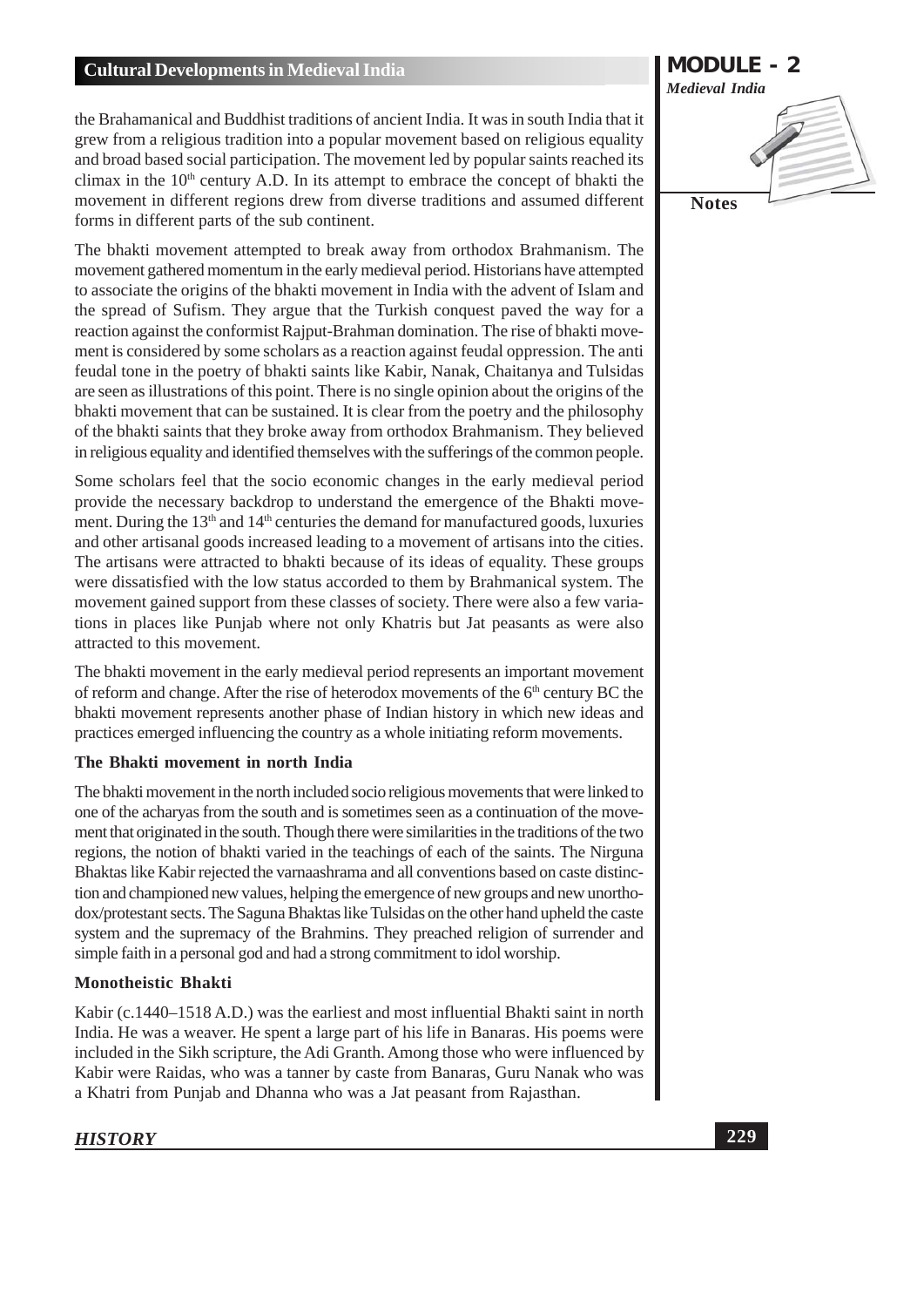

There are similarities in the teachings of the various monotheistic Bhakti saints in North India.

- Most of the monotheists belonged to the low castes and were aware that there existed a unity in their ideas. They were also aware of each other's teachings and influence. In their verses they mention each other and their predecessors in a manner suggesting ideological affinity among them.
- All of them were influenced by the Vaishnava concept of Bhakti, the Nathpanthi  $\bullet$ movement and Sufism. Their ideas seem to be a synthesis of the three traditions.
- The importance given to the personal experience of Bhakti saint with God was another  $\bullet$ common feature among the monotheistic bhakti saints. Nirguna bhakti and not saguna bhakti was what they believed in. They had adopted the notion of bhakti from vaishnavaism but they gave it a nirguna orientation. Though they called God using different names and titles their God was non-incarnate, formless, eternal and ineffable.
- The Bhakti saints refused any formal association with the organized dominant  $\bullet$ religions of the time (Hinduism and Islam) and criticized what they regarded to be the negative aspects of these religions. They rejected the authority of the Brahmans and attacked the caste system and practice of idolatry.
- They composed their poems in popular languages and dialects spoken across  $\bullet$ north India. This enabled them to transmit their ideas among the masses. It helped their ideas to spread rapidly among the various lower classes.

#### Vaishnava Bhakti

In the 14<sup>th</sup> and early 15<sup>th</sup> centuries Ramananda emerged as a popular vaishnava bhakti saint in north India. Though he was from the south he lived in Banaras because he considered it to be the link between the South Indian bhakti and North Indian vaishnava bhakti traditions. He looked upon Ram and not Vishnu as the object of bhakti. He worshiped Ram and Sita and came to be identified as the founder of the Ram cult in north India. He like the monotheist bhakti saints also rejected cast hierarchies and preached in the local languages in his attempt to popularize the cult. His followers are called Ramanandis. Tulsidas also championed the bhakti cause. In the early 16 century Vallabacharya, a popular bhakti saint popularized the Krishna bhakti. Among those who followed in his footsteps were Surdas (1483–1563) and Mira Bai (1503–1573).

The vaishnava bhakti movement in Bengal was very different form its counterparts in north India and the south. It was influenced by the vaishnava bhakti tradition of the Bhagavata purana and the Sahajiya Buddhist and Nathpanthi traditions. These traditions focused on esoteric and emotional aspects of devotion. In the 12<sup>th</sup> century, Jayadeva was an important bhakti saint in this tradition. He highlighted the mystical dimension of love with reference to Krishna and Radha. Chaitanya was a popular bhakti saint from the region; he was looked upon as an avatara of Krishna. Though, he did not question the authority of the Brahmans and the scriptures. He also popularized the sankirtan (group devotional songs accompanied with ecstatic dancing). With him the bhakti movement in Bengal began to develop into a reform movement with the notions of caste divisions that came to be questioned.

In Maharashtra the bhakti movement drew its inspiration from the Bhagavata purana and the Siva Nathpanthis. Jnaneswar was a pioneer bhakti saint of Maharashtra. His commentary on the Bhagavad Gita called Jnanesvari served as a foundation of the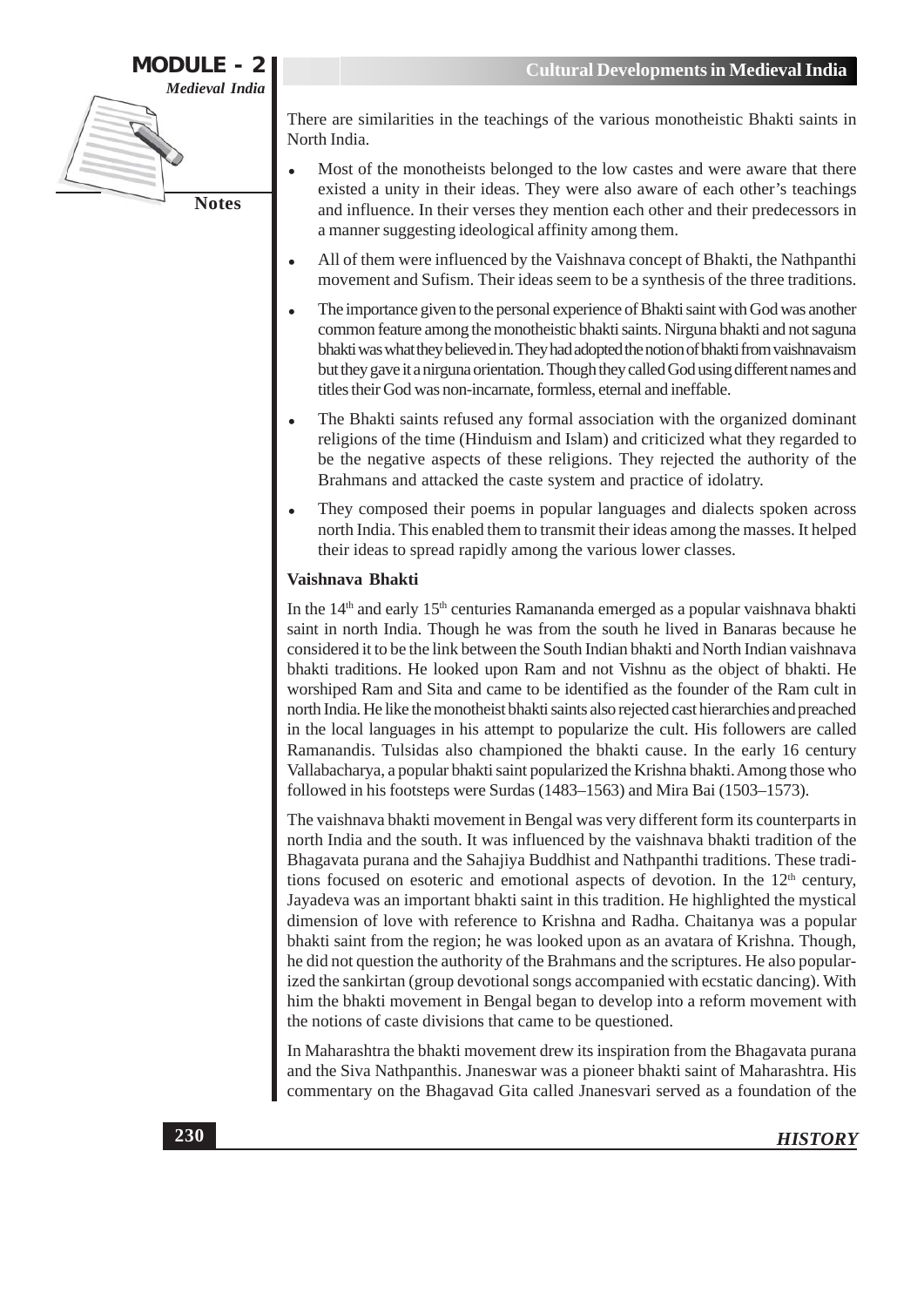bhakti ideology in Maharashtra. Arguing against caste distinctions he believed that the only way to attain God was through Bhakti. Vithoba was the God of this sect and its followers performed a pilgrimage to the temple twice a year. The Vithoba of Pandarpur became the mainstay of the movement in Maharashtra. Namdev (1270–1350) was another important bhakti saint from Maharashtra. While he is remembered in the north Indian monotheistic tradition as a nirguna saint, in Maharashtra he is considered to be part of the varkari tradition (the vaishnava devotional tradition). Some of the other important bhakti saints of Maharashtra were the saints Choka, Sonara, Tukaram and Eknath. Tukaram's teachings are in the form of the Avangas (dohas), which constitute the Gatha, while Eknath's teachings that were in Marathi attempted to shift the emphasis of Marathi literature from spiritual to narrative compositions.



- The Bhakti movement attempted to break away from which system? 1.
- $\overline{2}$ . Name any three important Bhakti Saints?
- 3. Who was Chaitanya?

## 14.3 SIKHISM



Fig 14.2 Guru Nanak

The teachings and philosophy of Guru Nanak form an important part of Indian philosophical thought. His philosophy consists of three basic elements: a leading charismatic personality (the Guru), ideology (Shabad) and Organization (Sangat). Nanak evaluated and criticized the prevailing religious beliefs and attempted to establish a true religion, which could lead to salvation. He repudiated idol worship and did not favour pilgrimage nor accept the theory of incarnation. He condemned formalism and ritualism. He laid emphasis on having a true Guru for revelation. He advised people to follow the principles of conduct and worship: sach (truth), halal (lawful earning), khair (wishing well of others), nivat (right intention) and service to the lord. He

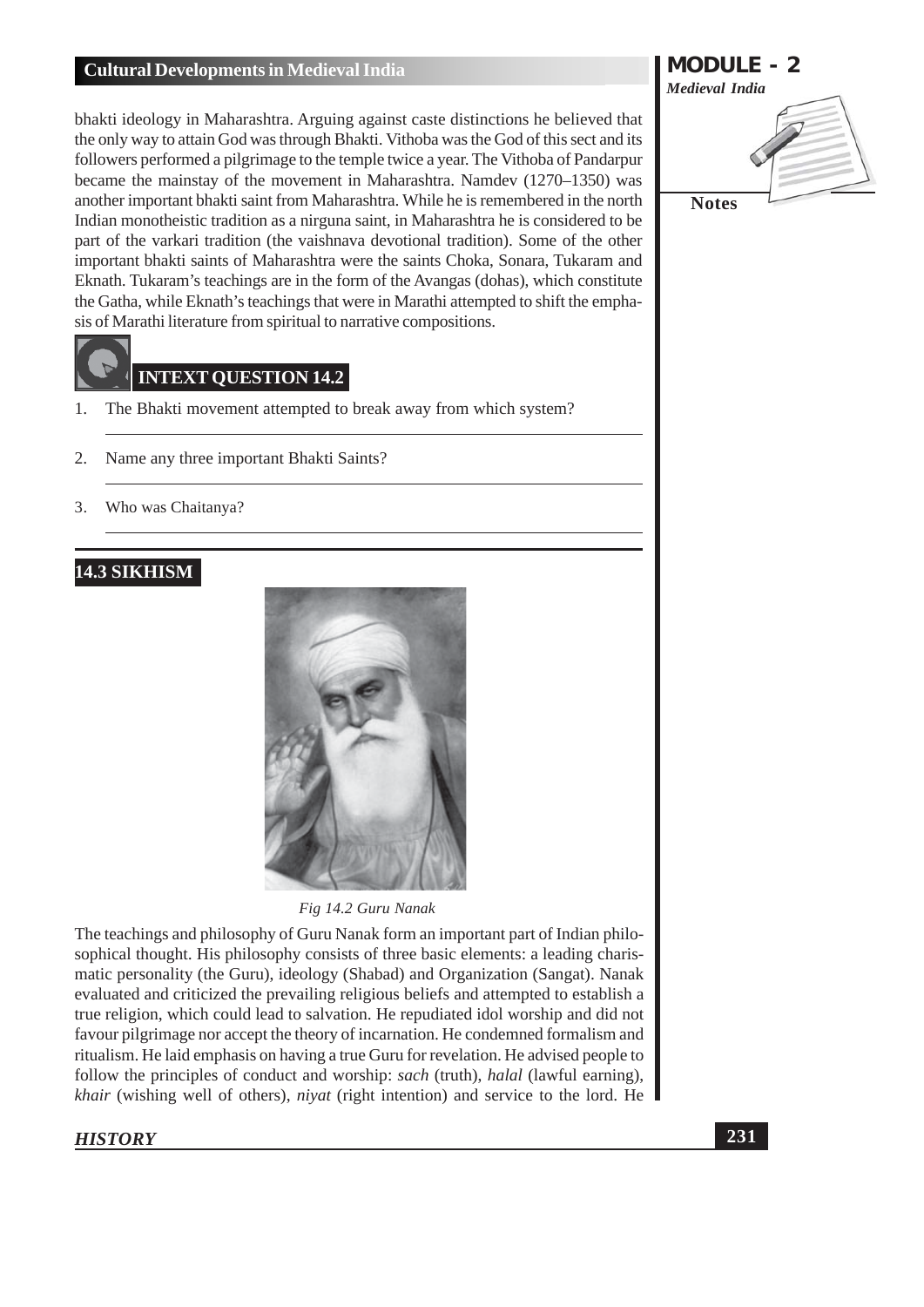

denounced the caste system and the inequality it caused. He argued that the caste and honour should be judged by the acts or the deeds of individuals. He laid stress on concepts of justice, righteousness and liberty. His verses mainly consist of two basic concepts, Sach (truth) and Nam (name). The bases of the divine expression for him were formed by, the Sabad (the word), Guru (the divine precept) and Hukam (the divine order). He introduced the concept of Langar (a community kitchen). Guru Nanak identifies himself with the people or the ruled. Though the Sikh guru's stressed on equality the social differentiation among the followers continued. It was only towards the end of the 17<sup>th</sup> century that Guru Gobind Singh reasserted the idea of equality. In 1699 Guru Gobind Singh attempted to resolve the differences among the various Sikh groups and created the Khalsa. This institution removed the masands as intermediaries. Thereafter every Sikh was to have a direct link with the Guru. To create a sense of unity among the Sikhs the Guru started some practices which were to be followed by Sikhs. These were initiation through the baptism of the double edged sword, wearing uncut hair, carrying arms, adopting the epithet Singh as part of the name.

The idea of Guru Panth was another institutional idea that emerged during this period. It sanctified the collective authority of the Khalsa Panth, which equated the Panth with the Guru. Guru Nanak in his last days had nominated a successor and paid homage to him, this gave rise to the idea that the Guru and the Sikh were interchangeable. This created a problem for the institution of the Sangat (that was a collective body of the Sikhs) in which God was said to be present. When Guru Gobind Singh created the Khalsa he chose the panj piyare (the five beloved) and requested them to administer the pahul (amrit chakhha) to him. With this the difference between the Guru and the Khalsa was symbolically removed. Guru Gobind Singh is believed to have said that the Khalsa is his own *roop* (form).

Guru Nanak was from the Khatri mercantile caste whereas his followers were mostly rural Jats. It was Guru Gobind Singh who inaugurated the Khalsa among the Sikhs. Guru Arjan compiled the Guru Granth Sahib. After the death of Guru Gobind Singh the tenth Guru the tradition of guru ended. It was believed that the spirit of the guru did not pass onto any successor but instead remained within "Shri Gurugranth Sahib".

## **INTEXT QUESTIONS 14.3**

- What do you understand from the term Khalsa? 1.
- 2. Who were Khatris?

## **14.4 LITERATURE AND LANGUAGES**

## **Sanskrit literature**

The medieval period witnessed the growth of a rich corpus of literature that accompanied the development of new languages. The conventional view among historians was that the patronage of the Sanskrit language had declined because the establishment of the Delhi Sultanate led to the patronage of Persian. But this period witnessed the growth of a rich corpus of Sanskrit literature. This period is marked with composition of poetical works called the Kavya (poetical narrative) and the texts that codified laws called the Dhramashastras.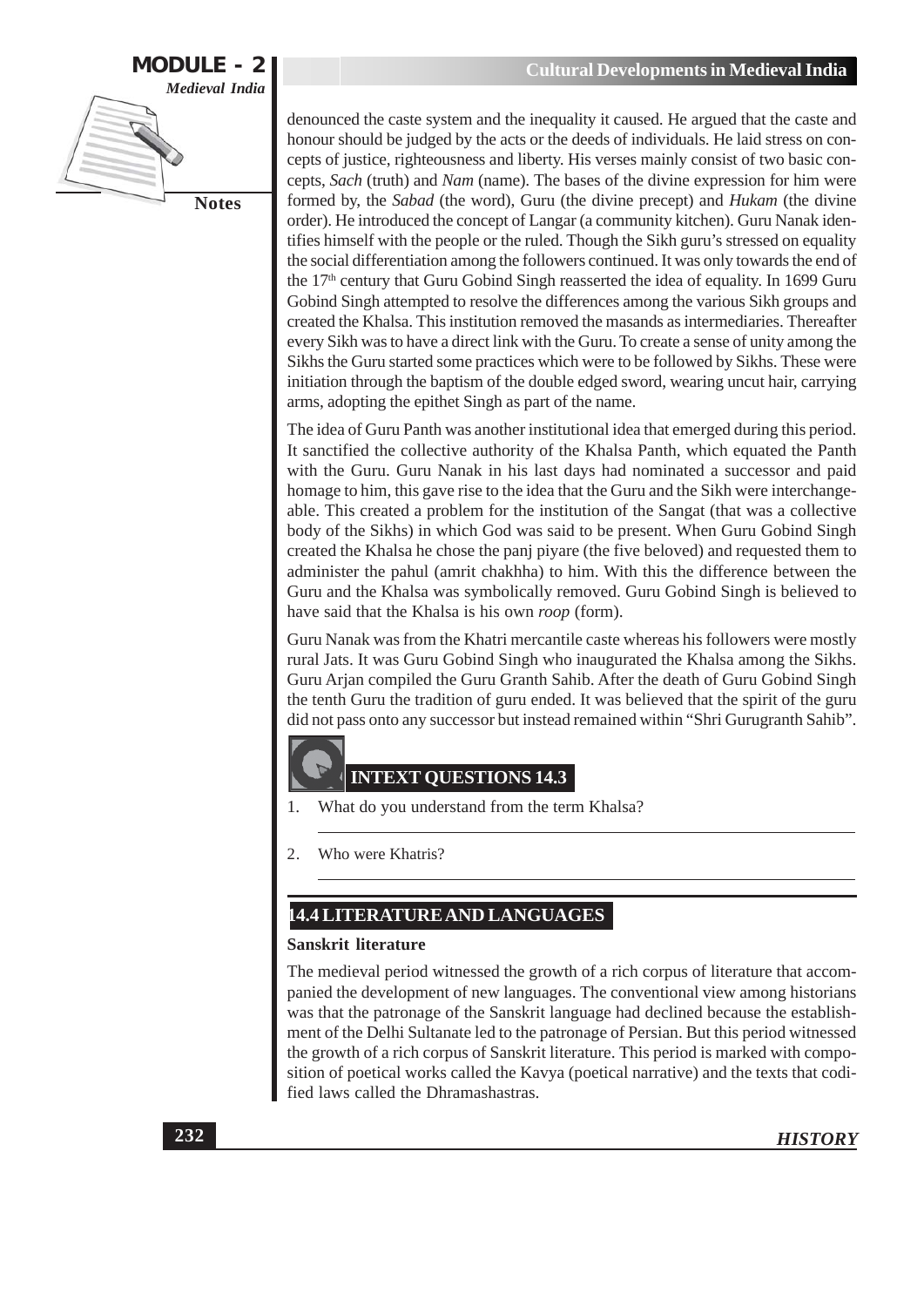During the first half of the medieval period Sanskrit received patronage from the numerous smaller political establishments in central and south India. In western India Hemachandra Suri was an important Jain scholar who composed works in Sanskrit, as was Chaitanya. There were also many dramas written during this period. A new style of writing called the *champu* also emerged during this period. It was a form that mixed both prose and poetry. Among the Sanskrit works that were written with the patronage of the Rajput kings were their family histories like the Prithvirajavijaya and the *Hammirmahakavya*. Among the historical poems of the period was the Rajavinoda that was a biography of Sultan Mahmud Begarha of Gujarat written by his court poet, Udayaraja. Another important work was Kalhan's Rajtarangini, which presented a history of the kings of Kashmir. It was written in the  $12<sup>th</sup>$  century A.D. The second Rajtaranginni was written by Jonaraja who wrote the history of the kings of Kashmir from Jayasimha to Sultan Zainul Abidin and the third was written by Srivara who wrote the history of the region till 1486. Apart from these there were the *prabandhas* which were semi historical texts written during the period.

After the 15<sup>th</sup> century the patronage of the Sanskrit language was maintained in the southern courts of the rulers of Vijayanagar, Nayakas of Tanjor and the chiefs of Travancore and Cochin. The various genres of Sanskrit literature like Mahakavyas, Slesh Kayyas, Champu Kayyas, Natakas and the historical Kayyas continued. Among the important writers of this period were Govinda Dikshita (Sahitya Sudha and Sangitsudhanidhi being among his important works); Appaya Dikshita (in the court of the Nayaka ruler of Vellore); Nilanatha Dikshit (who was a minister in the court of the Nayaka of Madurai); Chakrakavi (who was patronized by the rulers of Kozhikode).

The historical Kavyas gave a glimpse not just of the exploits of the various rulers but also a glimpse of the social perception of the writers. Some of the Mughals like Dara Shukoh also came to be mentioned in these Kavyas. The Mughal prince is also credited with the composition of a *prasasti* in honour of Nrisimha Sarasvati of Benaras. There were also a few works composed in the courts of the rulers of Bijapur and Golconda, but Sanskrit literature during this period began to decline.

#### **Persian literature**

With the establishment of the Delhi sultanate a new language and literary style was introduced into the sub continent.

The development of Persian literature in the sub continent entered a new era in the writings of Amir Khusrau. He was a poet born in a family of Turkish immigrants and began as a poet in the reign of Sultan Balban. He was a disciple of Nizamuddin Auliya and was patronized in the courts of Jalaluddin Khalji, Alauddin Khalji and Ghiyasuddin Tughluq. He is said to have composed ninety-nine works on different themes and numerous verses of poetry. His poetry was written in the different forms of lyric, ode, epic and elegy. His writing style represents the first instance of Persian styles being composed in the Indian context. This came to be known as the *Sabag-i-Hindi* (the Indian style). Among the important works composed by him are, *Mutla-ul-Anwar*, Shirin Khusrau, Laila Majnun and Ayina-I-Sikandari, these works were dedicated to Alauddin Khalji. Amorig his five Diwans (Ghazals) are *Tuhfat-us-Sighar*, Bagiya Nagiya and Nihayat-ul-Kamal. He also wrote masnavis (narrative poems), which have been of great historical and literary value. Among these are the *Oiran-us* Sa'dain, Miftah-ul Futuh (dealing with the military success of Jalauddin Khalji), Tughluq Nama (describing Ghiyasuddin Tughluq's rise to power) and the

**MODULE - 2 Medieval India Notes**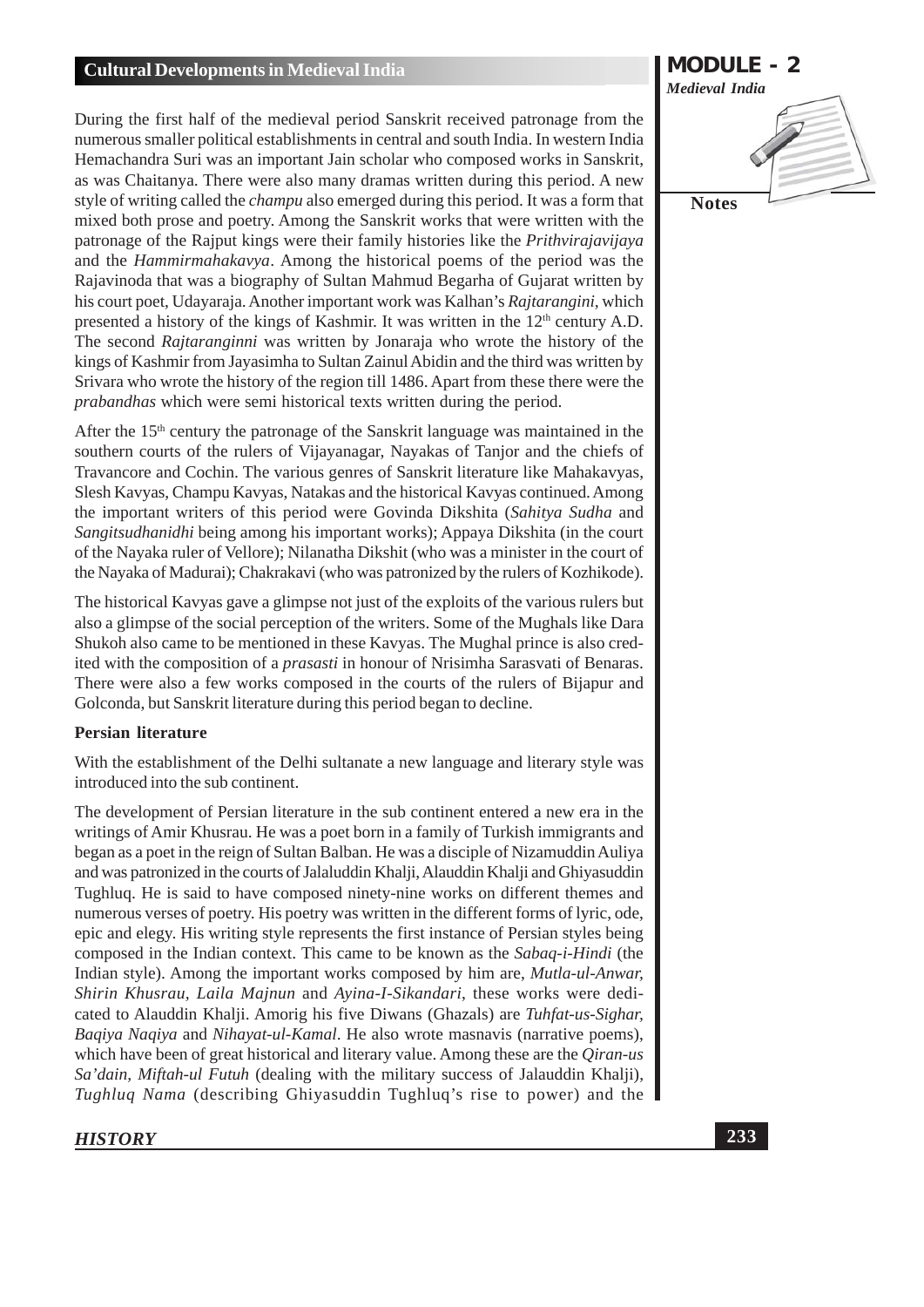

Khazain-ul Futuh (giving an account of Alauddin Khalji's conquest of the South). Among the other important Persian poets was Shaikh Najmuddin Hasan who was also one of the poets in the court of Alauddin Khalji. His ghazals earned him the title, S'aid of Hindustan.

The court chronicles were an important feature of the literature during the period of the Delhi Sultanate. Some important of these were, the Tabaqat-I-Nasiri by Minaj-us Siraj, Futuh-us Salatin by Isami and the Futuhat-I Firozshahi by Feroz Shah Tughluq. Ziauddin Barani made the most important contribution to Persian literature during this period. The Tarikh-I Firozshahi and the Fatwa-I Jahandari are his important works. The Sufi literature of the period developed a new form called the malfuzat that was in the form of a dialogue of the Sufi saints. The most famous of these was the Fawaid-ul Fu'ad written by Amir Hassan Sijzi containing the anecdotes of the Shaikh Nizamuddin Auliya and Khair-ul-Majalis containing the anecdotes of Sheik Nasiruddin Mahmud. During this period there were many works that were translated into Persian. The Tuti Nama (book of the parrot) by Zia Nakshabi was the first Persian translation of Sanskrit stories. The Mahabharatha and the Rajtarangini were also translated into Persian during this period. The number of translations of Sanskrit works into Persian grew during the reigns of Feroz Tughluq and Sikandar Lodi.

Like that of the sultanate, Persian also continued as the official language of the Mughal court. The Mughal rulers and princes also maintained a tradition of writing. The first Mughal emperor Babur, himself a literary figure, wrote his memoirs in Turkish which was subsequently translated into Persian by Abdur Rahim Khan Khanan. Humayun composed a Persian diwan. Prince Dara Shukoh wrote a biographical account of the Sufi saint Miya Mir and his disciples in the Sakinatul Auliya. He also wrote the Majm'aul Bahrain (Mingling of two Oceans). There was a new genre of Persian literature known as the Sabaq-i-Hindi (the Indian style) created during this period by the Persian poets visiting and living in the sub continent. Writers like Faizi, Urfi, Talib, Ghani Kashmiri and Bedil were among those who benefited from the patronage they received from the Mughals.

Among the important works of Faizi was *Tabashir al Sabh*. He also authored many translations of Hindu religious books. Abdur Rahim Khan Khana a talented scholar and poet lived during the reign of Akbar and Jahangir. Akbar patronized great scholar historian Abul Fazl. He is said to have maintained a library of more than four thousand books. He is known for the patronage he extended to many writers of the period. The poets Ali Quli Salem and Abu Talib Kalim were important poets during the reign of Shah Jahan. The latter is said to have authored the Padshahnama. Persian literature in the south received patronage from the Adil Shahi rulers of Bijapur, here Malik Qummi and Mulla Zuhuri were regarded as important Persian poets. The Qutab Shahis of Golconda patronized poets like Muhammad Hussain Tabrezi. The development of Persian literature in the Mughal court played an important role and influenced the development and growth of regional literature. Languages like Punjabi, Pushtu, Sindhi and Kashmiri were strongly influenced by Persian.

#### **Growth and Development of Regional Languages**

The growth of regional languages like Hindi, Bengali, Assamese, Oriya, Marathi and Gujarati during the medieval period was an important development. These languages can be traced to the  $7<sup>th</sup>$  and  $8<sup>th</sup>$  centuries when they seem to have broken away from their Prakrit base. In the south Malayalam emerged as an independent language in the 14<sup>th</sup> century. The growth of these regional languages coincided with a growing regional sentiment and the emergence of regional polities. This resulted in the decline of Sanskrit that was being replaced by Persian and some of these regional languages as a medium through which the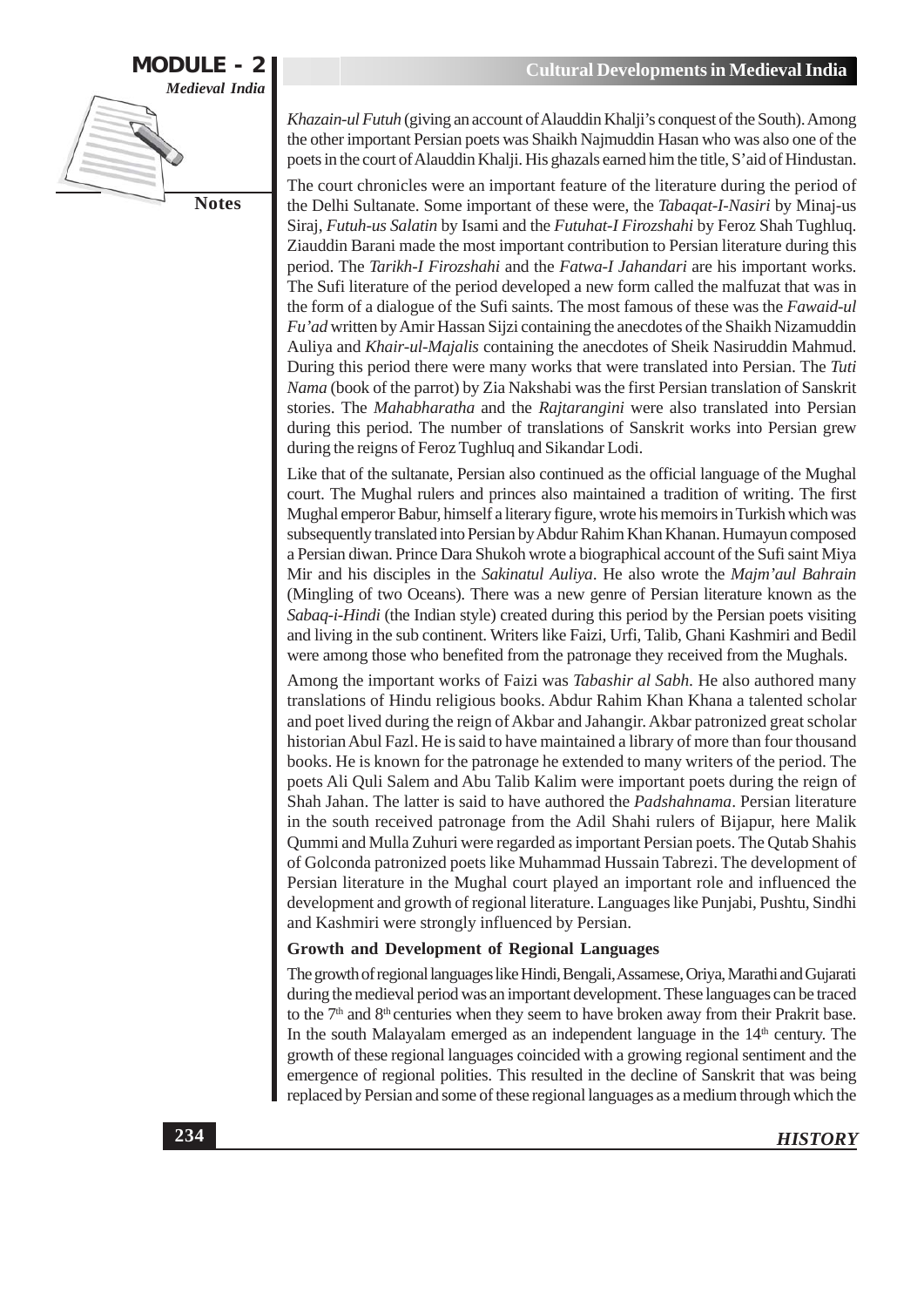administrative machinery functioned. The rise of the Bhakti movement and its propagation using these languages also enabled the growth and development of these languages.

#### **Hindi** and Urdu

Regional dialects like Braj bhasa, Haryanvi and other dialects spoken in regions around Delhi and Punjab influenced the development of Urdu during its formative stage. The basic structure of the language consisted of Khari Boli (a mixture of various dialects spoken in the region mentioned above). The language adopted the Persian script and literary tradition. The word Urdu is of Turkish origin referring to an army or camp. It seems to have been a language that emerged from the dialect spoken in the Turkish camp between officials and the soldiers. Hindivi is said to be the language out of which Urdu and Hindi eventually developed. The works of Amir Khusrau are regarded to have laid the foundations of this language. The use of this language in the Deccan from the 14<sup>th</sup> century onwards led to a literary speech called the Dakhni. The major centres of this language were Gujarat, Bijapur, Golconda, Bidar and Aurangabad. The oldest writer of this tradition was Sayvid Banda Nawaz Gesudaraz who was an important Sufi in the Bahmani kingdom. The sultan of Bijapur, Ibrahim Adil Shah II himself was a great patron and author of a book on music in the Dakhni language.

Hindi evolved during the Apabhransa stage between the  $7<sup>th</sup> - 8<sup>th</sup>$  centuries and the 14<sup>th</sup> century. It was characterized as Veergatha Kala (age of heroic poetry) or the Adi Kala (early Period). The various Rajput rulers patronized these poems written in the rajasthani dialect of Hindi and that glorified chivalry and bravery. Among the famous works are the *Prithviraja Raso* of Chand Bardai, and other poems like the Visaldeva Raso and Hammir Raso. The authenticity of many of these works is doubted because of the various interpolations made to the original draft. There are other works of Buddhists and Jains that can be ascribed to this period.

The development of the Hindi language underwent another transformation during the  $14<sup>th</sup>$ and the 15 centuries with the increasing use of the language in expressing Bhakti traditions and ideas. Kabir adopted a style called the *ultabasi*, which consisted of paradoxes and enigmas. While bhakti saints like Tulsidas used the Awadhi dialect of Hindi others like Mira Bai used the Marwari dialect of Rajasthan and Surdas used *Braj bhasha*. The Sufi saints also used the development of the new dialects as a medium to reach out to a larger audience. While the Chishti saints used Hindi while composing and singing their devotional music.

#### Bengali

The folksongs called Charyapads composed between the 10 and  $12<sup>th</sup>$  centuries are the earliest specimen of the Bengali language. The works of Kavindra and Srikaranandi are regarded to be among the important early works in Bengali. The growth of the Bhakti movement and the composition of various hymns associated with Chaitanya further provided a stimulus to the development of this language. Brindabandas's Chaitanya Bhagavata or Chaitanya Mangal was one such contribution to Bengali literature that not only gave a valuable account of the saint's death a decade later but is also regarded as being reflective of the social condition prevailing at that time. The *Chaitanya-Charitamrita* by Krishnadas Kaviraj was another important account. Lochandas is associated with the introduction of a new style of folk songs called Dhamali. Narrative poems called the Mangal Kavyas also grew popular during this period. They propagated the importance of local deities like Chandi and transformed Puranic gods like Siva and Vishnu into household deities. The narrative form of the Mangal Kavyas was derived from the Puranas.

#### **HISTORY**



**Notes**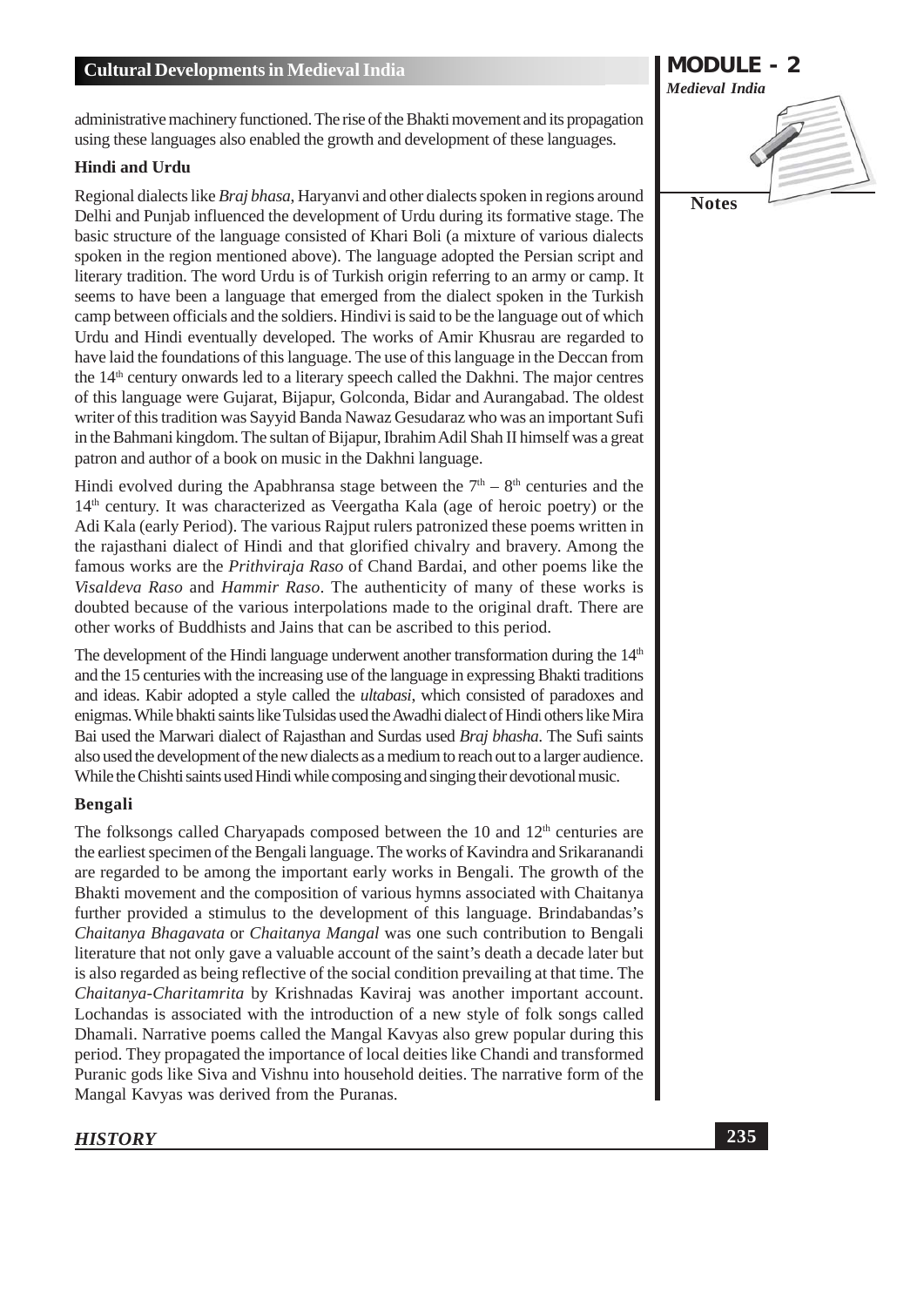

#### **Asamese and Oriya**

The 13<sup>th</sup> century works of Hema Sarasvati Prahladacharita and Hara Gauri Samyada are regarded as the first works in Assamese. The literature in Assam also developed in response to the bhakti movement. Shankaradeva who introduced Vaisnavism in Assam also helped stimulate the growth of Assamese poetry. His disciple, Madhavadas wrote the *Bhakti-ratnvali* dealing with aspects of bhakti and the *Baragitas* that depicted the life of Krishna in Vrindavan. There were also translations of the Puranas into Assamese. In Orissa the works of Saraladasa are regarded as the first works of Oriya literature. There were numerous kavyas composed on Puranic themes by Madhusudana, Bhima and Sasasiva. The Rasa Kallol written during this period also deals on the theme of the love between Radha and Krishna. Other important works are the Ushabhilasa of Sisu Sankara Dasa and the Rukminibibha of Kartik Dasa. The works of Upendra Bhanja (1670–1720) were important as they ushered a new era of Oriya literature in the succeeding period.

#### **Literature in South India**

In the south Villiputturar was an important literary figure of the period. The tradition of using Sanskrit words and literary expressions is ascribed to him. Other important works in Tamil are commentaries written by Vaishnava scholars and also commentaries on works of the sangam age like the Tolkappiyam and the Kural. There were also a number of philosophical works and commentaries that were written on the Puranas. Many of the works in Tamil literature were related to Shaivism and Vaishnavism. Among the important works of the medieval period was the *Irusamaya*vilakkam written by Haridasa, the Sivadarumottaram and the Saiva Samayaneri both written by Marainanarbandar. In the realm of philosophy the notable works were the Cidambarapuranam (1508) by Purana Tirumalainathan and the Palanittalapuranam by Balasubramanya Kavirayar.

During this period the most famous Telugu poet was Errapragada who popularized the Champu genre of literary writing (mixed form of verse and prose). He also translated the Bhagavata Purana into Telugu. The Vijayanagar ruler Krishnadeva Raya wrote the Amuktamalyada in Telugu. The most celebrated poet in his court was Allarrani Peddana and Nandi Timmaha who wrote the Parijatapaharana. Bhattumurti or Rama Raja Bhushan is known for the Vasucaritra and the Hariscandra Nalopakhyanam (that narrates the story of Nala and Raja Harishchandra). In the Kannada speaking regions Jain writers dominated the literary compositions of the period. The works of Basava and his followers who popularized the Virasaiva movement in the region also form an important aspect of Kannada literature. The patronage of the Hoysala rulers further helped the development of the language. The Vadi Vidyananda of Geroppa is an anthology of Kannada poets. The Jain scholar Salva wrote works like the Trilokararara (on cosmology), Aparajiyasataka (on Philosophy) and the Bharataesvaracarita (the story of the famous king Bharata). Malayalam emerged as an independent language during this period. The language was in oral form and the earliest work composed in the 14<sup>th</sup> century was the Rama Charitam. The works of Rama Panikkar who wrote Bharata Gatha, Savitri Mahatmyam and the *Bhagavatam* are considered important in malayalam.



## **INTEXT QUESTIONS 14.4**

Name any two important texts written in Sanskrit?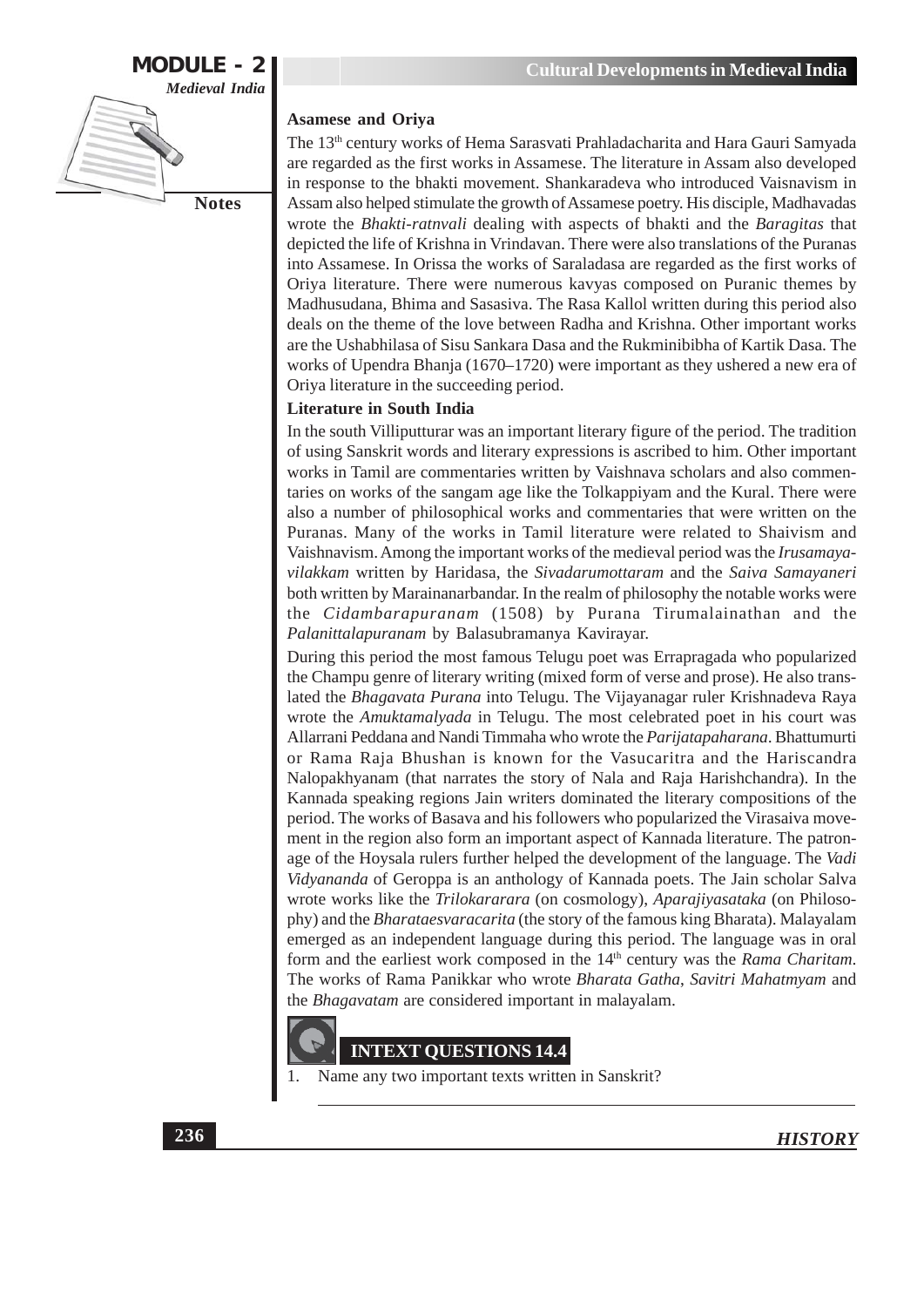- 2. What is a 'Kavya'?
- 3. Who was Amir Khusrau?
- Name the two important works of Ziauddin Barani? 4.
- 5. What do you understand by the term Sabaq-i- Hindi?

Name any four regional languages that developed during the Medieval Period? 6.

### **14.5 MUSIC**

Information on music of the sultanate period is limited. The important phase in the development of music during this period belongs to the time of Amir Khusrau. It is during this period that the *qawwali* style is said to have developed. He is also credited for the development of many modern ragas like *aiman*, *gora and sanam*. He is credited with the creation of a new musical instrument, the sitar that was a combination of the Indian *vina* and the Iranian tambura. The Turks are credited with bringing musical instruments like *rabab* and *sarangi* into South Asia. In Vrindavan Swami Haridas promoted music and is considered to have taught Tansen who was at the court of the Mughal emperor Akbar. Tansen is regarded as an important exponent of the Hindustani classical music and is credited with introducing ragas as the Miyan ki Malhar, Miyan ki Todi and Darbari. Raja Mansingh is said to have played an important role in the perfection of the Dhrupad style of North Indian Music. In the south a system of ragas known as the Janaka and Janya ragas existed during this period. The Swaramela Kalanidhi by Ramamatya of Kondavidu written in 1550 describes 20 Janan and 64 Janya ragas. By the 18<sup>th</sup> century several new forms of music like Tarana, Dadra and Ghazal had come into existence.

## 14.6 PAINTINGS

The developments in painting during the sultanate period have not been studied because of the limited samples. The closest view that one has of murals in the sultanate is to the numerous literary references. The earliest reference to murals is in a *gasida* in praise of Iltutmish, which describes the figures depicted upon the sqandrels of the main arch that was raised to welcome the envoy of the Caliph. In another reference in the Tarikh-I Ferozshai there is a reference to the Sultan seeking to ban the tradition of figural paintings on the walls of the palaces of Delhi. Quaranic calligraphy also became popular across South Asia during this period. The earliest copy of the Ouran (dated 1399) was written in Gwalior. The manuscript was decorated with a variety of ornamental motifs. By the 15<sup>th</sup> century the kingdoms of Gujarat, Malwa and Jaunpur emerged as important centres of art.

Paintings in medieval India entered a new phase under the Mughals. They altered the character of painting across north India. The Mughal paintings are defined by the styles and subjects popular at the imperial court. The early origins of the Mughal School of painting can be traced to Kabul. During the reign of Humayun two Persian artists, Mir Syed Ali and Abdus Samad were patronized.

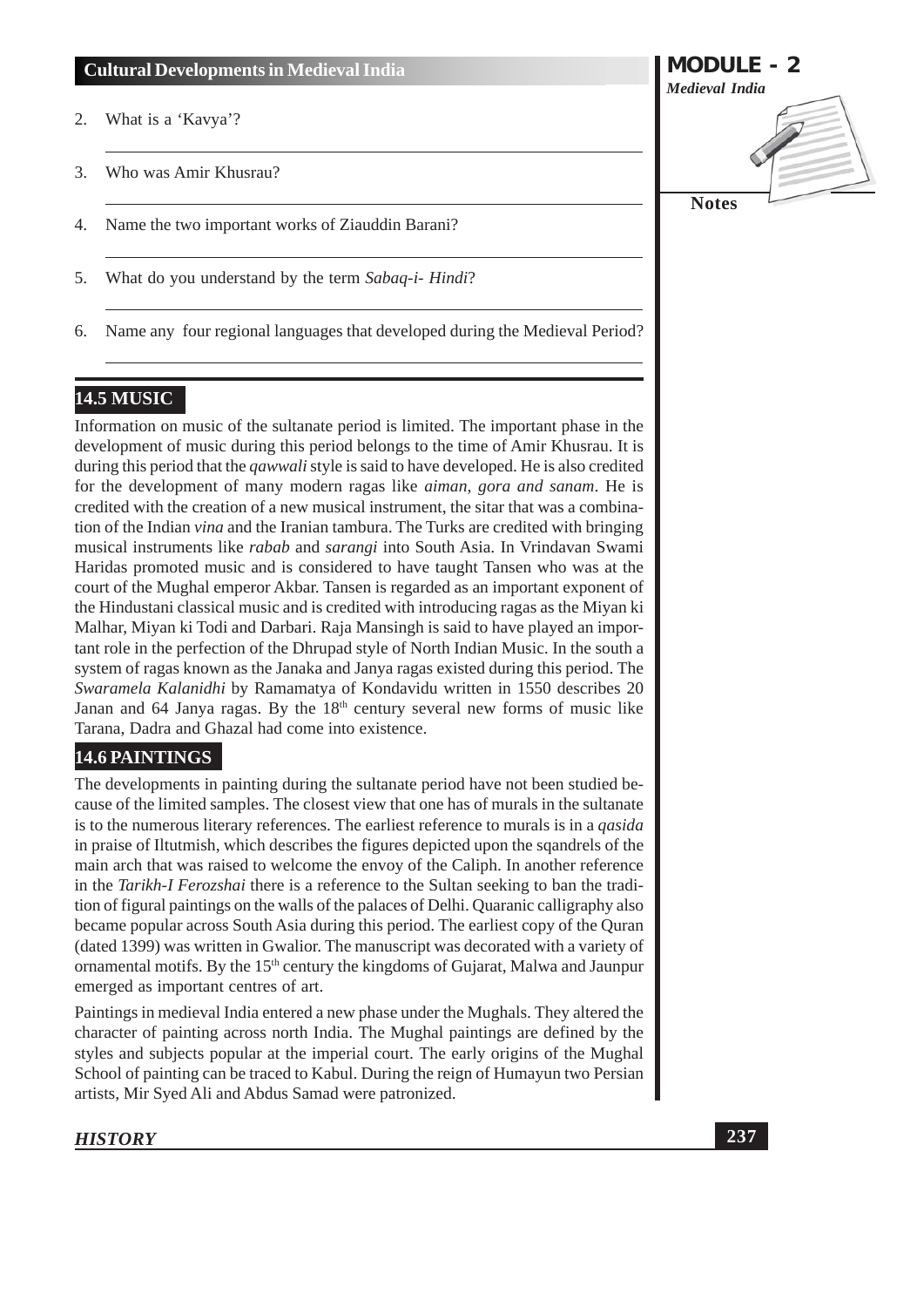

Akbar deputed them to illustrate manuscript of Hamzanama. This manuscript of 1,400 pages was compiled by artists drawn from Gwalior, Gujarat, Lahore and Kashmir. It is during this period that many features of Mughal painting developed. Many paintings of this period are collaborative efforts with two or even four painters working on one painting. Among the important features of the paintings of this period are restricted movement of the figures, fineness of lines of drawings and flat depiction of architectural columns. The Mughal paintings are also marked with a naturalism and rhythm, the clothing of the objects assumed Indian forms and the use of subsidiary scenes in the background. The two most common themes in Mughal paintings of this period are specific events in the court and the portraits of leading personalities.



Fig. 14.3 Mughal Painting

During the reign of Jahangir there were other changes in the style of Mughal paintings. The paintings of the Jahangir period accentuate a formalist style and have broad margins which are well decorated with the depiction of flora and faces of human figures, the naturalistic representations matured during the reign of Jahangir. The use of trees, birds, streams and rivers in the backdrop of the paintings became very popular.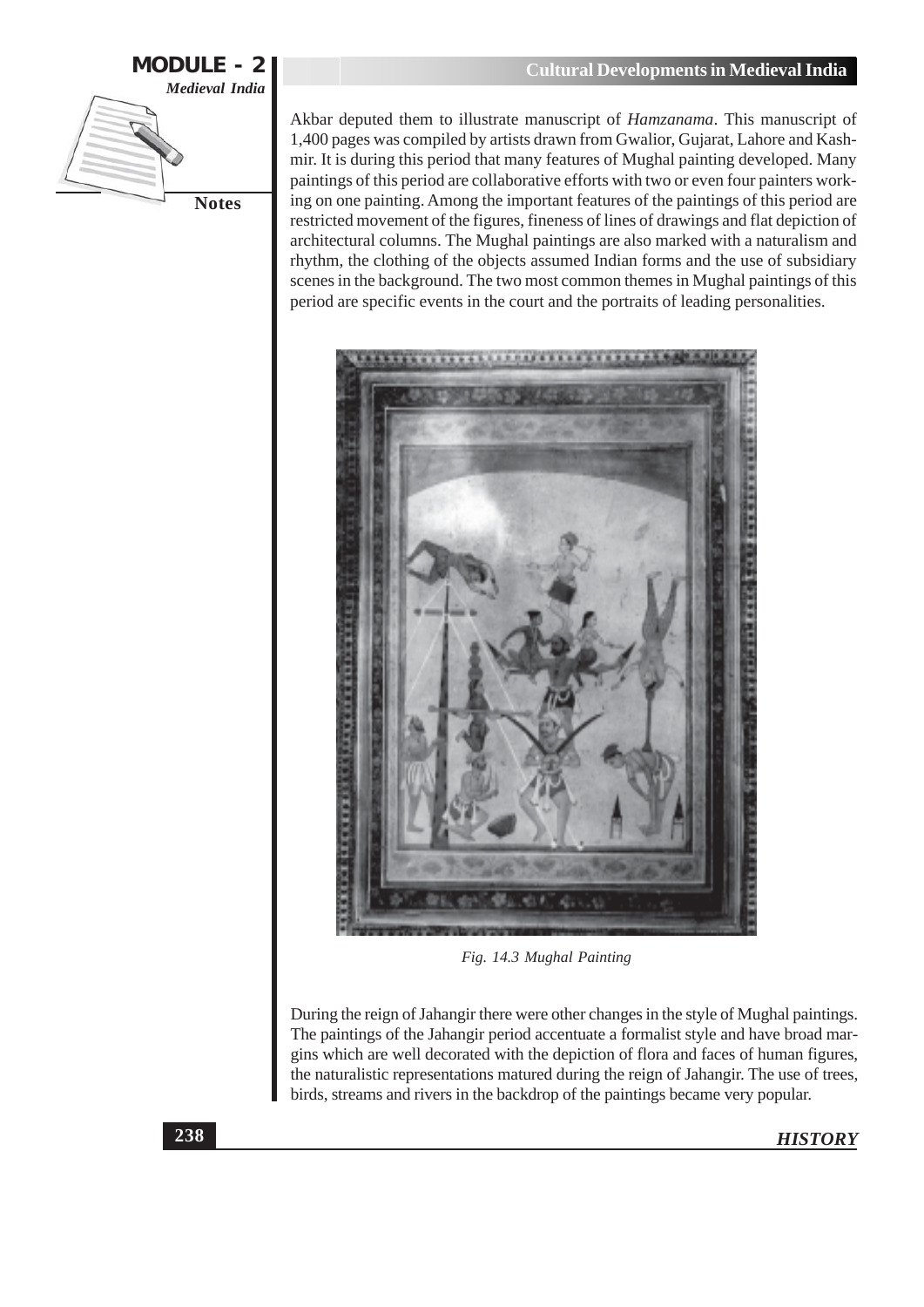There are interesting scenes of love and portraits of women members attached to the royal court in Mughal paintings of the Shah Jahan period, while the paintings of the Aurangzeb period provide glimpses of the Mughal emperor during his campaigns. As in architecture the Mughal paintings also gave way to the growth and development of regional styles that tried to replicate the same features and characteristic decorative designs.

Raiput paintings that are also of the same period consist of various different court styles, corresponding to the various Rajput kingdoms. The Rajput paintings during the  $16<sup>th</sup>$  and  $17<sup>th</sup>$  centuries used many representations of mythology and of court scenes.



Fig. 14.4 Rajput Painting

The Rajput paintings are spread over a larger geographical region, with each region forming a separate sub topic in the artistic scheme. The other styles that were popular were the regional styles of the Deccan and the regions of Bengal, Gujarat and Orissa. The Rajput paintings further flourished in the eighteenth century when many of the artists shifted to the courts of their new patrons. This also coincided with the emergence of many smaller regional styles of paintings. These paintings are known for the intensity of the colours that they use and depict hunting scenes, portraits of individuals and of musical sessions. The main styles of this painting were the Mewar, Bundi and the Kishangarh schools.

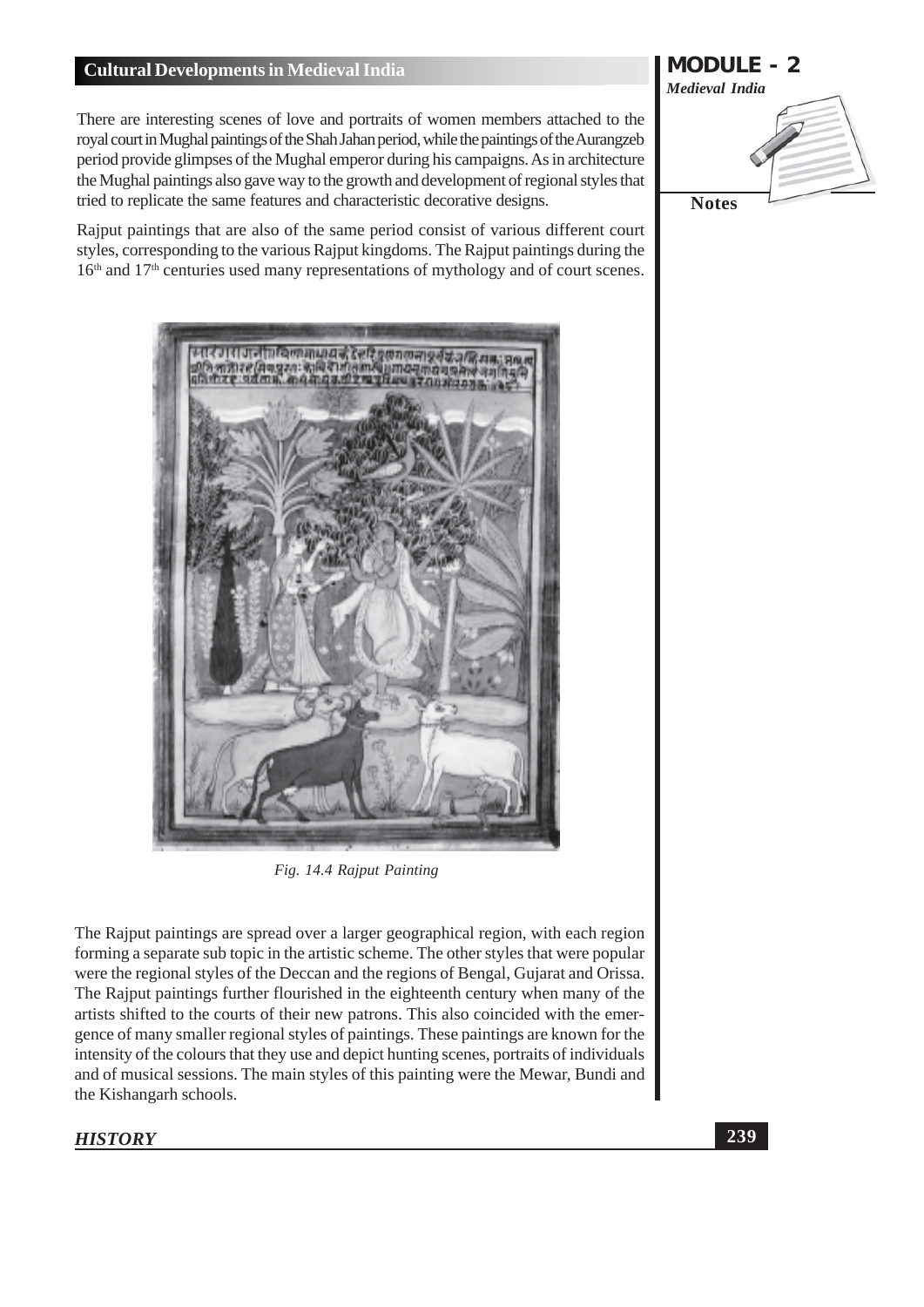

## **INTEXT QUESTIONS 14.5**

- Name the Musical instrument created by Amir Khusrau?
- Who played an important role in the development of the dhrupad style?  $\overline{2}$ .
- What were the stylistic changes in Mughal Paintings seen during the reign of  $\mathfrak{Z}$ . Jahangir?
- $\overline{4}$ . Mention a few popular themes in Mughal Miniatures?

## 14.7 ARCHITECTURE

#### **Architecture of the Delhi Sultanate**

New architectural forms and styles were introduced in India during the medieval period. The arch and dome were new architectural additions of the period. The use of lime-mortar in the construction of buildings and houses altered the building techniques. The development of the true arch was important feature of the architectural style of the period. The true arch required stones and bricks to be laid as voussoirs in the shape of a curve and bound together firmly by a good binding material. The arches were made in different shapes but the dominant one was the pointed form. In the 14<sup>th</sup> century a variant of the arch, called the four-centred arch was introduced by the Tughluqs in their buildings.

There are only a few instances of early Turkish buildings in the sub continent where newly quarried material has been employed. In most of the buildings of the period the richly carved capitals, columns and shafts of older buildings are reused. Stone has been used abundantly in the masonry work of this period. The material commonly used for plastering buildings was gypsum. Apparently lime-plaster was reserved for places that needed to be secured against water leakage as in roofs, canals and drains. In the later period gypsum mortar became popular in buildings.

Here we will provide you a brief account of medieval architecture during the Sultanate Mughal and the regional styles which developed in India during medieval period.



Fig 14.5 Qutab Minar & Alai Darwaja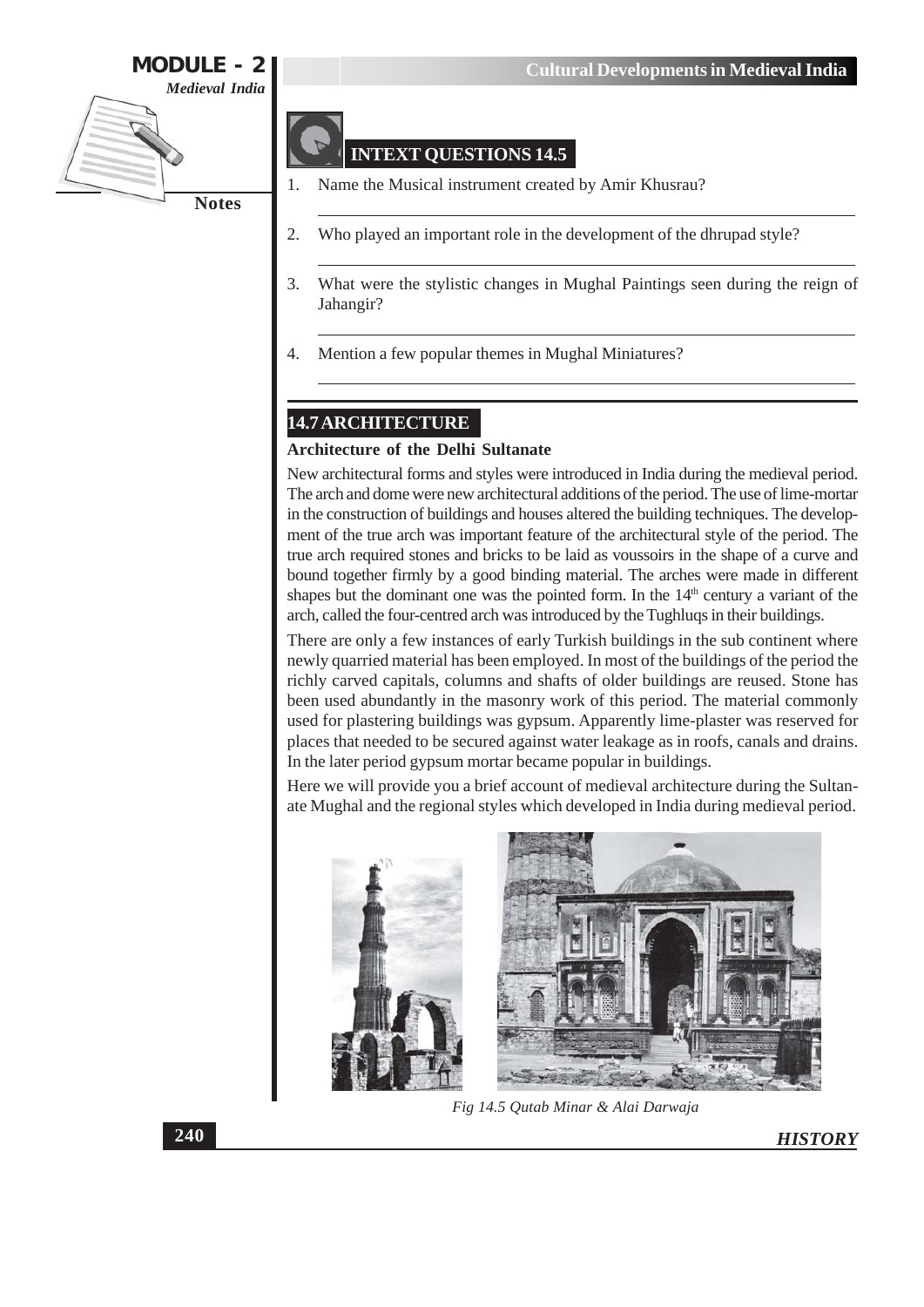#### **The Sultanate Period**

Monuments like the Quwwatul Islam mosque (1198), Qutab Minar (1199–1235),

Adhai Din Ka Jhonpra (1200) and Iltutmish's tomb represent the early forms of Indo-Islamic architecture. The early buildings show signs of being worked upon by local craftsmen while the later buildings show the development or the maturing of the Indo-Islamic style. In these monuments one can see the gradual development of dome and the true arch. The best examples of this are the tombs of Iltutmish (1233–34) and Balban (1287– 88). The Alai Darwaza in the Qutub complex (1305) and the Jamat Khana Masjid at Nizamuddin (1325) are examples of Khalji period. Here one notices changes marked by the distinct influence of the Seljuq architectural tradition. The employment of the true arch shaped like a pointed horse shoe; the emergence of true dome; use of red sand stone and decorative marble reliefs; the emergence of the lotus bud fringe on the underside of the arch and the new masonry were the important features of this new style. The new architectural style of the Tughluq period is represented with the use of stone rubble as the principle building material, the battering of walls and bastions, a new type of arch called the four centred arch, the emergence of the pointed dome and the introduction of an octagonal plan of tomb building. Another important feature of Tughlaq architecture was the "batter" or sloping walls. This gave the structures an effect of strength. During the subsequent period numerous tombs were built using the octagonal plan while others were built using the square plan. The Architectural monuments of the Sur's can be divided into two periods, the first with buildings at Sasaram (1530–40) like the tombs of Sher Shah's father and Sher Shah himself. The second phase from (1540–45) is represented by buildings like the Purana Oila in Delhi and the Oilai Kuhna Masjid inside the Oila. The slight flatness in the curve towards the crown is indicative of the last stage before the development of the four-centred arch developed during the Mughal phase.

#### **Regional Variations**

During this period there was a development of various regional architectural forms. In eastern India there was the development of two distinctive schools in Bengal and in Jaunpur. The most prominent buildings of the Bengal school belong to the Malda district in the remains of the two cities, Gaur and Pandua. Here there is an introduction of two important features. The first was the 'drop arch', which had a span greater than its radius and centres at the import level. The second was the method of raising the roof in a system of arched bays where small domes supported by diagonally arranged brick pendentives that helped transition from a square to a circular base. Another development in this period was the transition from constructing bamboo houses to brick structures, during which a special form of a curved roof developed. The best illustrations of the architecture styles from Jaunpur are the mosques. The styles here bear close resemblance to the Tughlaq style. The use of the arch and beam are notable features of this style.

In western India the development of regional architectural forms is notable in 14<sup>th</sup> century Gujarat. Here there is a distinctive change in the art form from the  $14<sup>th</sup>$  into the 15<sup>th</sup> century. In the former there was a large scale use of building material from demolished temples and in the latter there is a development of a new style in which the layout of the mosques copied the architectural imprint of temples. In central India the development of new art forms is noticeable in the Malwa region; the cities of Dhar and Mandu are illustrations of this style.

Another important region that developed its distinctive style was the Deccan where the Bahmani kingdom created a very different architectural style as compared to the northern architectural forms. The Deccan style developed with the fusion of the Tughlaq style from the north and the Iranian style. The development of the

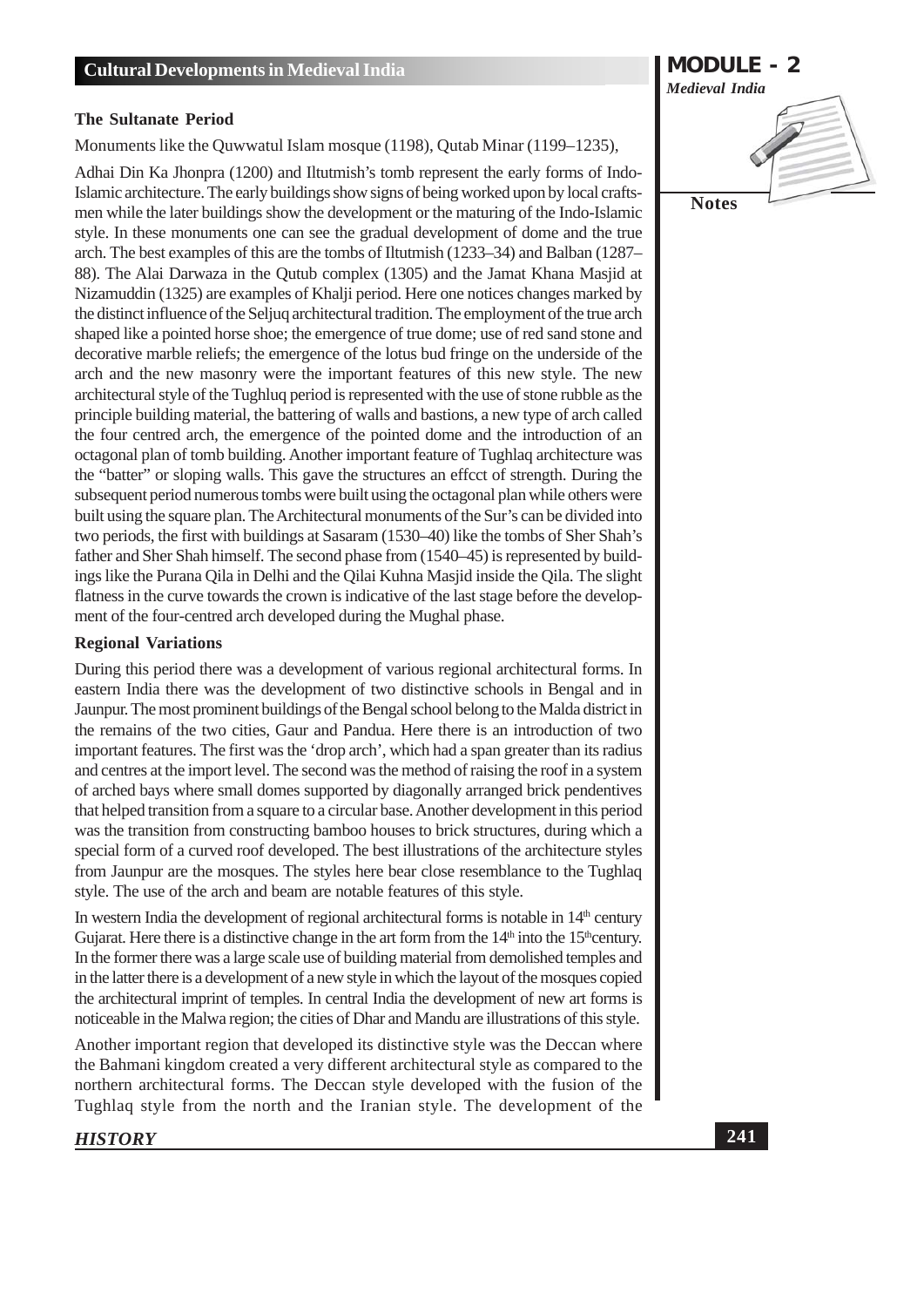

architectural style here coincides with the shifting of the kingdom's capital from Gulbarga (1347) to Bidar (1425) and eventually to Golconda (1512). In the first phase in Gulbarga the architectural style is representative of a distinctive Islamic architecture that followed the Tughlaq style. In the second phase there is an adaptation of Iranian architectural styles, this is accompanied with the use of coloured tiles, mural paintings and a change in the shape of the domes.

Another important regional development in the Deccan was Vijayanagara art. The distinctive style is best illustrated using the architectural forms in the city of Hampi. Besides palaces and temples the city also had an extensive network of waterworks and public buildings such as the elephant stables and the Lotus Mahal. The unique features of this style were the use of pillars for architectural and decorative purposes. The climax of temple architecture at Vijayanagara occurred under the Tuluva rulers. The architectural tradition was accompanied by a vibrant sculptural tradition that used many mythological figures and narratives. The shrines on Hemakuta hill, Virupaksha temple and the Hazara Rama temple are examples of Vijayanagara temple architecture.

The Architecture of the Mughal Empire

This period witnessed large scale architectural activities that represented the peak of Islamic art in India. It was also a period where there was a great exchange of ideas and styles that led to the creation of a style that was very different from the Sultanate period and that had many features of local or regional styles. The Mughal Emperor Akbar initiated the grand projects that symbolize this period.

Among the early structures of this period are the two mosques built by Babur at Sambhal and Panipat in 1526. Babur is also credited with the laying out of gardens at Dholpur and at Ram Bagh and Zahra Bagh at Agra. Two mosques one at Agra and the other at Hissar belong to the reign of the second Mughal emperor Humayun. The grandness of Mughal architecture began with the construction of Humayun's tomb and its design by Mirak Mirza Ghiyas from Persia. He brought with him Persian craftsmen to work on the tomb. This tomb is the earliest specimen of a garden enclosure and is raised on an arcaded sandstone platform. The tomb is octagonal and



14.6 Humayun's Tomb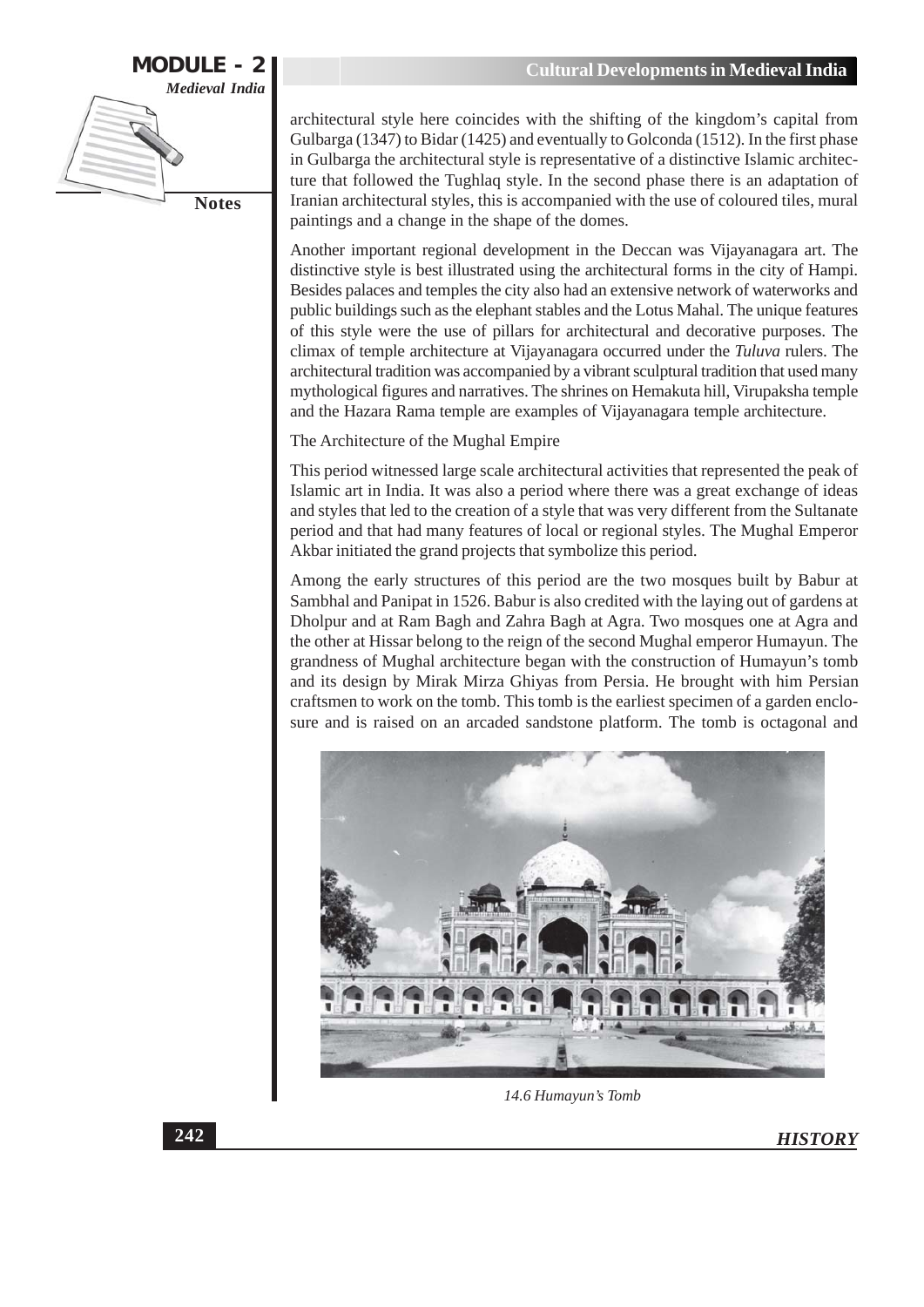crowned by a high dome. The dome is a double dome, which is built in two layers one which provides the ceiling to the interior of the building and the other, which provides the outer layer that crowns, the building.

During the reign of Akbar many indigenous styles were encouraged leading to the common use of sandstone, the use of arches (mainly in a decorative form) and the decoration that comprised mainly of boldly carved or inlaid patterns complemented by brightly coloured patterns on the interiors. Among the important monumental projects undertaken was the building of Agra fort, within the fort were many structures that were built in the Gujarat and Bengal styles, which were subsequently demolished by Shah Jahan who remodelled the fort and its interiors. The Janangir Mahal conceived as a robust building in red sandstone, is a fusion of Hindu and Islamic building designs. The combination of beam and bracket form the principal structural system, the same styles are seen in the palace fortresses of Lahore and Allahabad. Mughal architecture under Akbar entered a new phase with the construction of Fatehpur Sikri. This city-palace was built entirely of red sandstone between 1571–1585. The buildings could be studied under two categories, religious and secular. Among the religious buildings are, the Jami Masjid, the Buland Darwaza and the tombs of Shaikh Salim Chishti. The secular structures are the palaces, administrative buildings and other structures. The Jama Masjid uses a typical plan of a mosque with a central courty and, arcades on three sides and a domed skyline. In its courtyard lies the tomb of Salim Chishti. Among the palaces are buildings known as the Jodh Bai palace, the Panch Mahal (the size of this five storey structure that diminishes as one goes higher), the *Diwan-i-Khas* (is in the form of a rectangle and is two stories from outside) and the *Diwan-i-Am*. Among the other buildings here are the Hathi Pol and the Karkhana buildings.

The important buildings of the reigns of Jahangir include the Tomb of Akbar at Sikandara, and the tomb of Itmad ud Daula. The tomb at Sikandara is designed as a tomb



Fig. 14.7 Jama Masjid Delhi

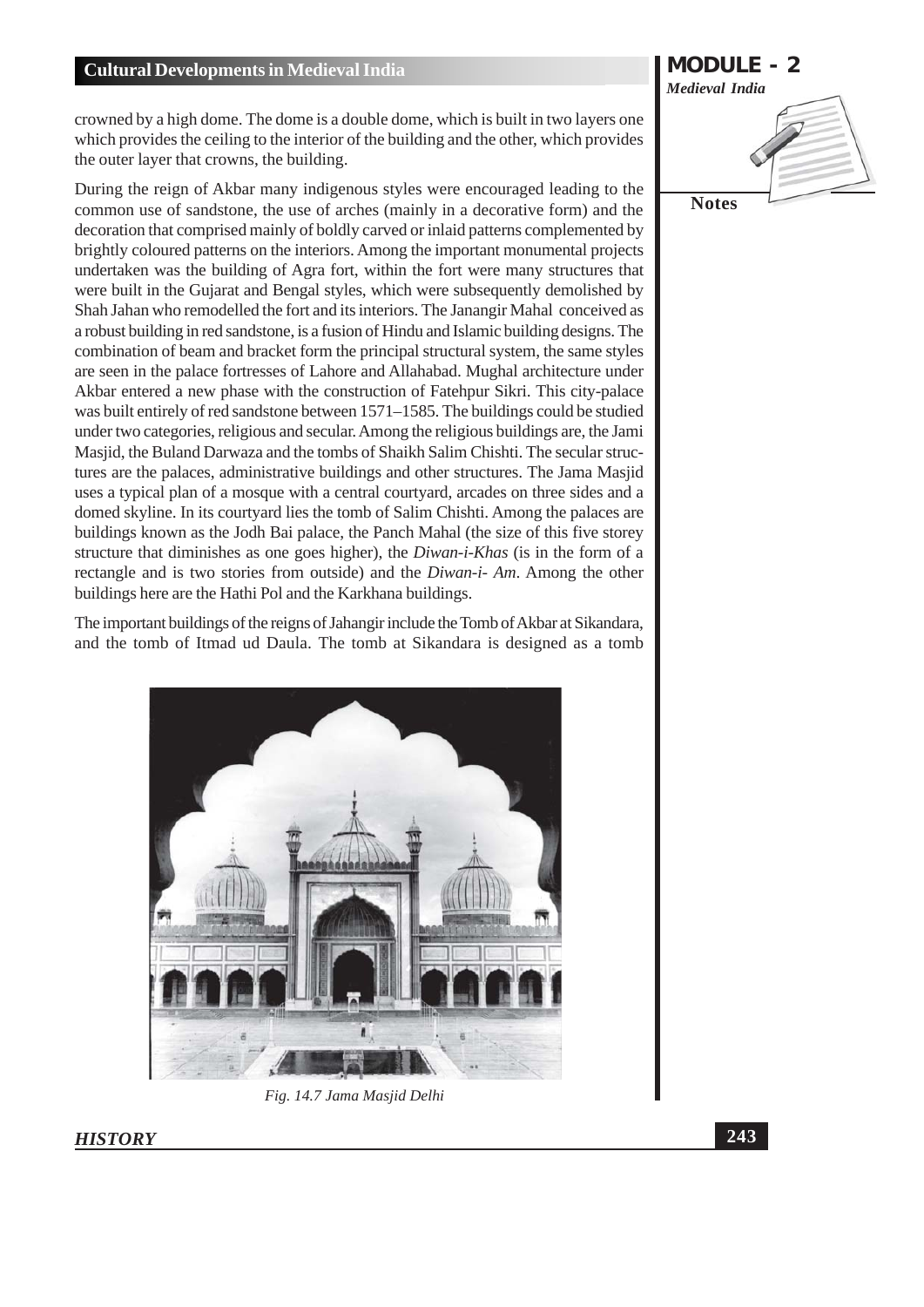

enclosure enclosed by a garden, the tomb itself is three stories high the first being an arcaded platform making the basement the middle portion is in three tiers of red sandstone while the highest one is made of white marble which is open on top with a screen surrounding it. The tomb of Itmad ud Daula built in 1622–28 marks a change in architectural style from the Akbari period. This enclosed tomb with a dome roof is enclosed with a beautiful marble tracery. Jahangir is also known to have laid the famous Mughal gardens in Kashmir.

Among the important monuments of the reign of Shah Jahan are the Lal Qila (in Delhi), the Moti Masjid (at Agra), the Jami Masjid in Delhi and the Taj Mahal. The Lal Qila is designed as a rectangle along the banks of the river Yamuna. There are two gates, the Delhi and Lahore gates. There is a moat that runs all along the fort except on the riverside. The important buildings inside the fort are the Diwan-i-Am, Diwan-i-Khas and the Rang Mahal. The Moti Masjid in Agra was an experiment with an alternative scheme of an open prayer hall that had also dispensed with the minarets and replaced them with *chhatris* on the four coners of the prayer hall. The Jammi Masjid is a larger version of the Jammi Masjid in Fathepur Sikri. It is built on a large platform; within the mosque there are colonnades on three sides with the sanctuary along the fourth. There are three marble domes rising above the sanctuary. The Taj Mahal represents the grandest project of Shahjahan. The construction of the Taj began in 1632 and was completed by 1643. The plan of the complex is rectangle with a high enclosure wall and a lofty gateway in the middle. The main building of the Taj stands on a high marble platform at the northern end of the enclosure. There is a huge dome that covers the top of this structure, with an inverted lotus finial. The decorative features of the building consist mainly of calligraphy and inlay work in the exterior and pietra dura in the interior.

The Moti Masjid at Lal Qila in Delhi, the Badshahi Masjid in Lahore and the mausoleum built for his wife Rabia ud Dauran at Aurangabad are the main examples of Mughal architecture under Aurangzeb. The mausoleum at Aurangabad was modeled on the Taj Mahal. Of architectural monuments after Aurangzeb the tomb of Safdar Jang in Delhi is representative of the continuation of the tradition of the Mughals by the regional governors.



Fig. 14.8 Safdarjung Tomb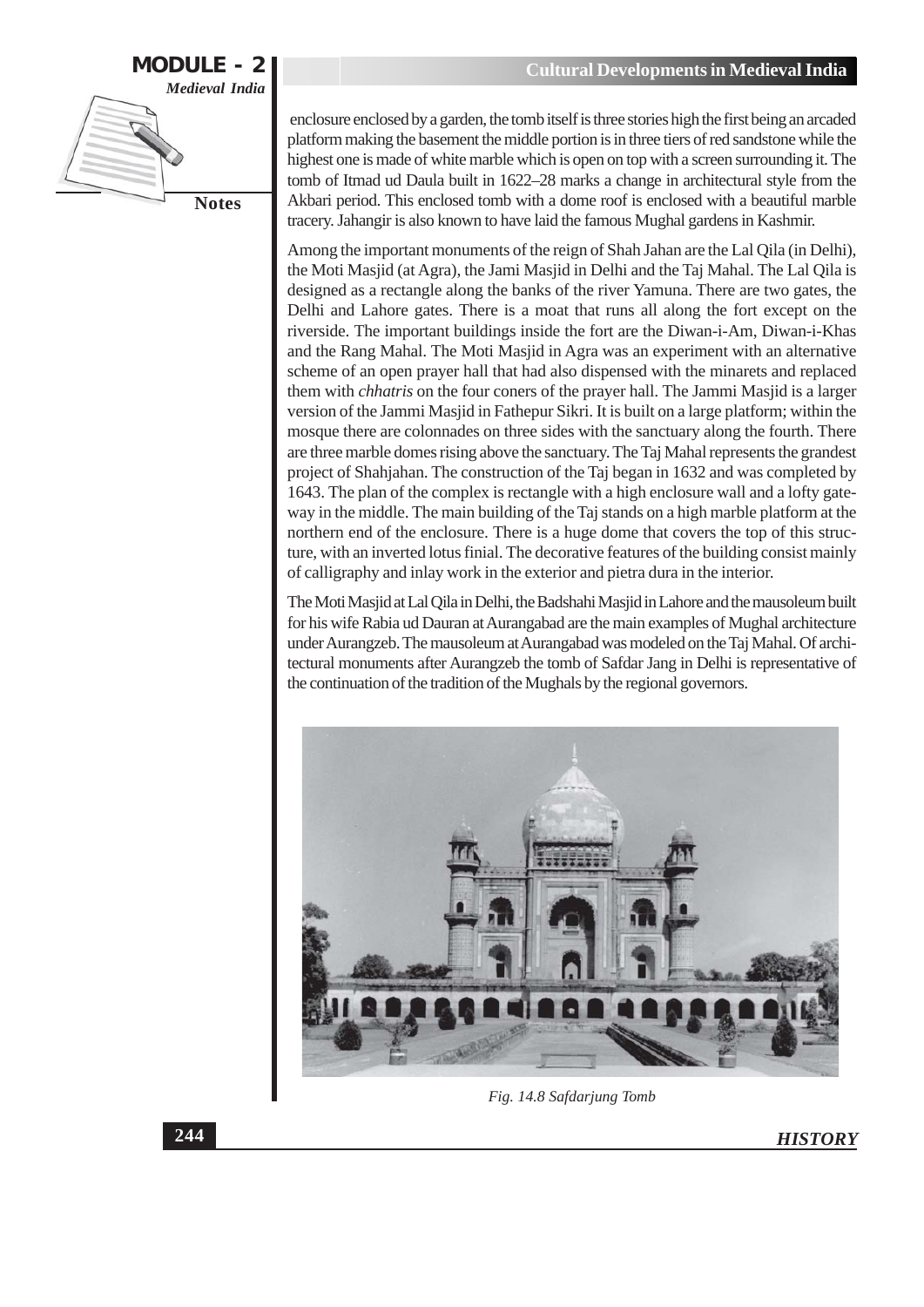#### **Decorative Styles**

Another feature of the art of this period was the decorative art in Islamic buildings that was introduced in the sub continent for the first time. These decorative styles were usually in the form of calligraphy, geometrical figures and foliation. In calligraphy quranic sayings were inscribed on buildings in an angular, sober and monumental script called kufi. The calligraphy was found on different parts of the buildings as on doorframes, ceilings, wall panels, etc. The geometric shapes on the other hand were used in different variety of combinations. The generating source of these designs was the circle, which was then developed into a square, triangle or polygon. These forms were then elaborated by, multiplication and sub division, by rotating and by symmetrical arrangements. Of the flotations, the dominant form of decoration employed in the sultanate buildings was the arabesque. It was characterized by a continuous stem that split regularly, producing a series of leafy secondary stems which split again to reintegrate into the main stem.



## **INTEXT QUESTIONS 10.6**

- Name two important changes in architectural forms made during the Medieval 1. period?
- $\mathcal{D}$ What is a true arch?
- Name a few monuments associated with early forms of Indo Islamic architec- $3.$ ture?
- Which type of stone was used in the construction of Fatehpur Sikri?  $\overline{4}$ .
- Name some of the decorative styles used in medieval architecture? 5.



## **WHAT YOU HAVE LEARNT**

The medieval Indian culture represents the synthesis of Indian and Persian philosophy, literature art and architecture. In religious sphere Sufism and Bhakti tradition influenced each other. They provided an opportunity for understanding religious traditions of Hindus and Muslims at people's level.

The emergence of Urdu as a new language is a best example of interaction and synthesis. The same is visible in the area of Music and Painting. In the field of architecture, the form, style and decoration take a lot from each other.

The medieval period thus represents an important era of dramatic change in the world of religion and art in South Asia. The growing popularity of Sufism played an important role in the popular acceptability of Islam and in the course establishing unique Islamic tradition in the sub continent. The Bhakti movement played a similar role in the development of Hinduism. On one hand it challenged existing religious and

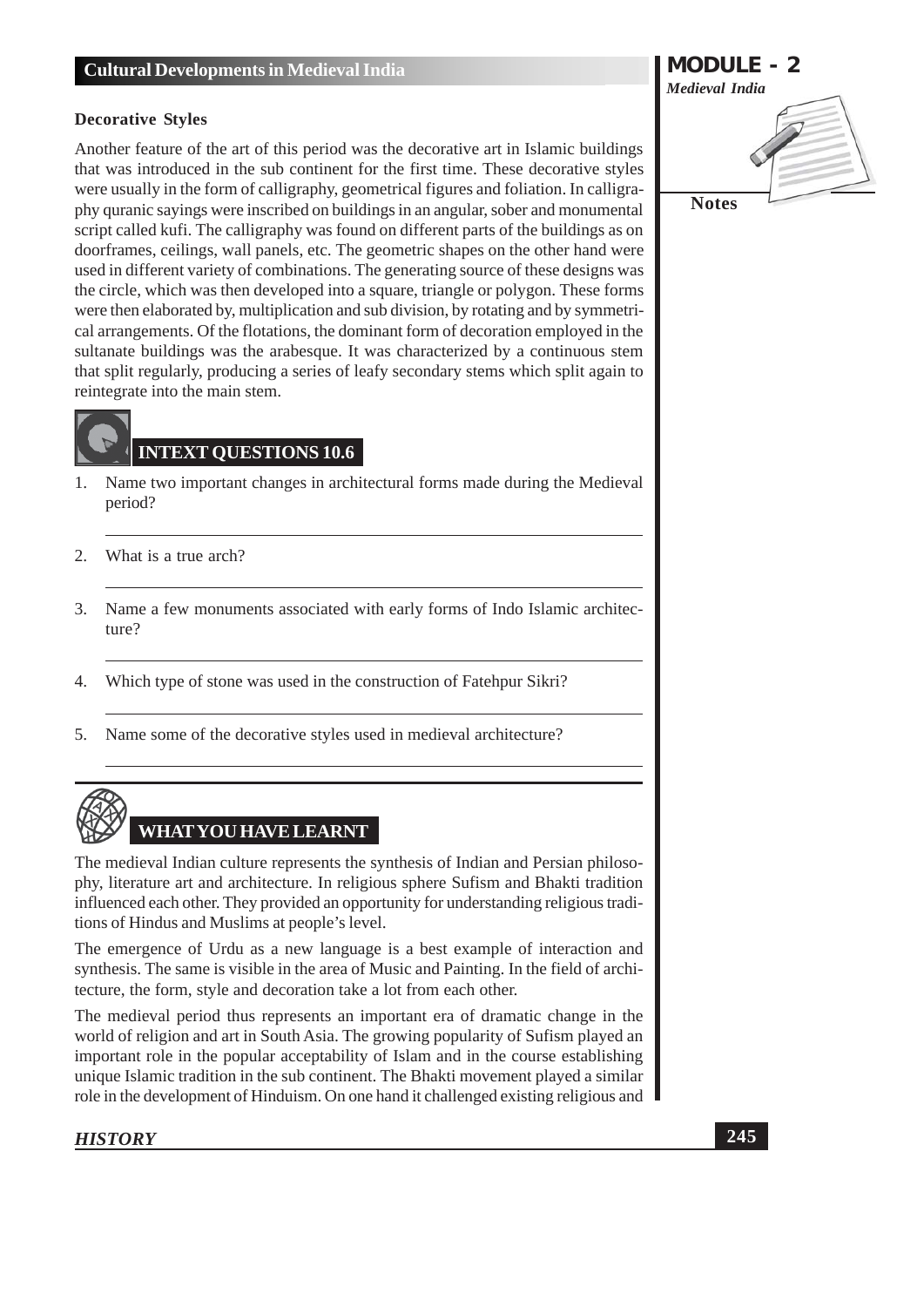

social hierarchies and on the other it revived concepts like monotheism in mainstream Hindu tradition. Both the Sufi and Bhakti movements questioned the authority of the established clergy and the relevance of established religious rituals. Importantly while both emerged questioning established religious traditions they eventually found themselves being integrated into established religious systems.

Another important development during the medieval period was the growth in vernacular literature. Growing regional identities helped create new literary and art forms. The growth in regional languages like Bengali, Gujarati, Marathi and Telugu was a very significant development. The popularity of translations further widened readership and helped in the exchange of ideas. The exchange of ideas also ushered new development in music. The use of the Sitar and new styles of music further enriched the medieval period.

In the realm of art one witnesses the development of new styles of painting associated with the patronage of the Mughal and the Rajput style There was a change in the character and stylistic representation seen in earlier periods. The synthesis of the medieval period is best seen in the development of new architectural styles. The large number of forts, palaces, temples and Mosques that can be dated to this period are examples of the new styles. The use of decorative motifs and the adaptation of the dome are examples of the architectural traditions of this period.

## **TERMINAL QUESTIONS**

- Discuss some of the important aspects of Sufi teachings? 1.
- $\overline{2}$ . Name the Sufi Order founded by Khwaja Bahauddin Naqshbandi – What were the important teachings of their Silsilah?
- 3. What were the similarities in the teachings of various Bhakti Saints?
- $\overline{4}$ . What were the important developments in the Bhakti Movement in Bengal/ Maharashtra?
- 5. Highlight the important aspects of the teachings of Guru Nanak?
- 6. Highlight the development of new trends in Sanskrit literature during the medieval Period?
- 7. Who was Amir Khusrau? Highlight his contribution to the development of Persian literature?
- What were the important features in the new painting styles that emerged under 8. the Mughals?
- Examine the important Architectural features and style of the Sultanate period? 9.
- 10. Discuss the emergence of new styles in Mughal architecture during the reigns of Akbar and Jahangir?

## **ANSWERS TO INTEXT QUESTIONS**

#### 14.1

- A pir is a Sufi teacher. 1.
- An important Sufi who reconciled Islamic Mysticism with Islamic orthodoxy. 2.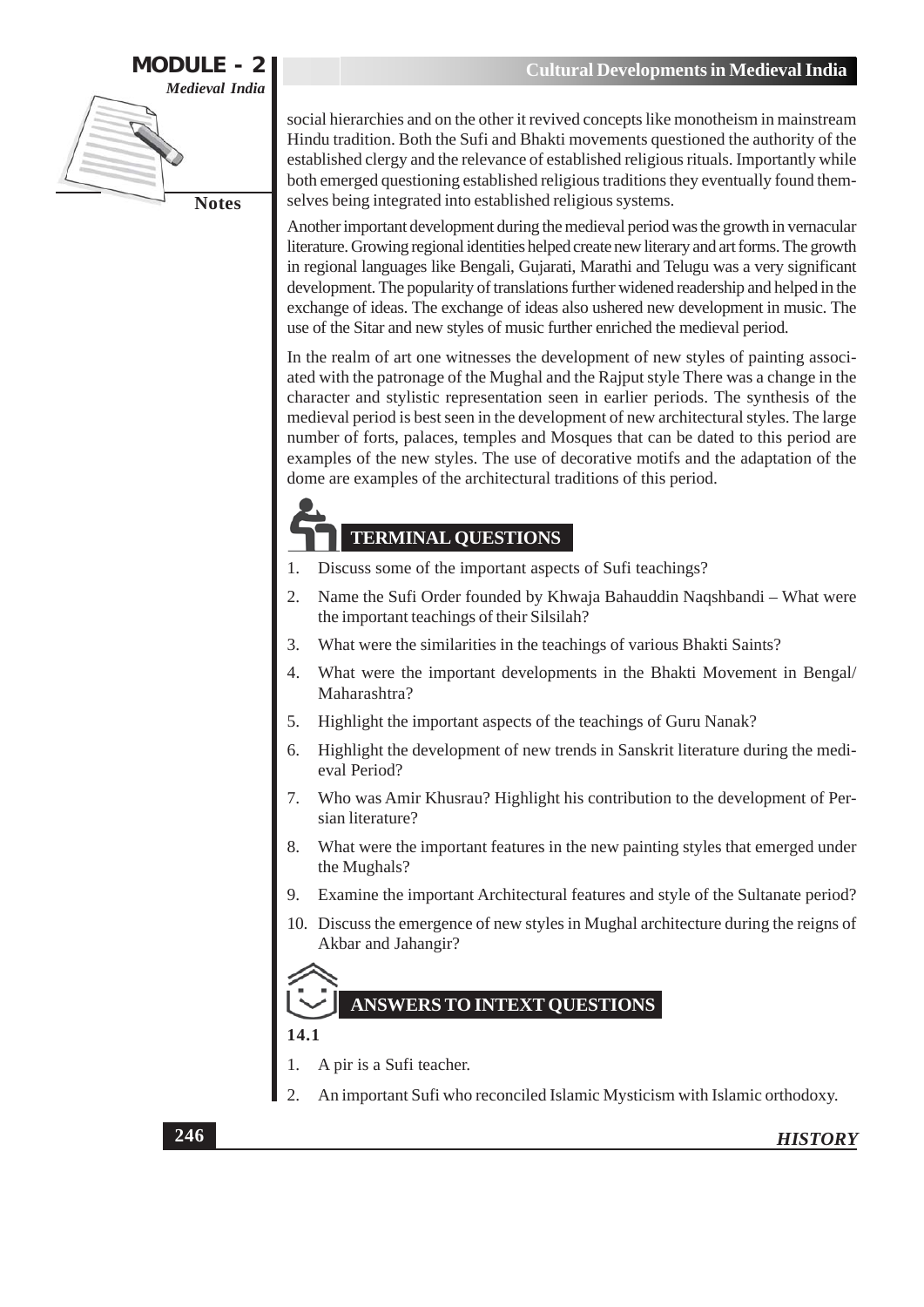- It is a term used to refer to devotional Music. 3.
- Nizammudin Auliya.  $\overline{4}$ .
- He was the leader of Quadiriyya Silsilah in Punjab and a supporter of Akbar. 5.

#### 14.2

- **Orthodox Brahmanism**  $1<sub>1</sub>$
- 2. Kabir, Tukaram, Chaitanya
- He was an Important Bhakti Saint from Bengal.  $3.$

### 14.3

- A Sikh having a direct link with the Guru.  $1.$
- An important mercantile caste in Punjab. 2.

## 14.4

- 1. Rajtaranginni, Prithvirajavijaya.
- It is a poetical narrative. 2.
- 3. He was a Persian poet patronized during the Sultanate period disciple of Nizamuddin Anlyla
- 4. Fatwa i- Jahandari / Tarikh -i- firozshahi.
- 5. A new form of Persian literature in India.
- 6. Marathi, Bengali, Gujarati Oriya.

#### 14.5

- 1. Sitar.
- Raja Mansingh  $2.$
- $3.$ The emergence of a formalist style and use of naturalistic representations.
- 4. Specific events in the court and portraits of leading personalities.

#### 14.6

- $1<sub>1</sub>$ The arch and the dome.
- A style of arch making that emerged in the medieval period. The centre stone 2. was important in this.
- 3. Quwwat ul Islam Mosque, Qutab Minar, Adhai Din Ka Jhonpra
- 4. Red Sand Stone
- 5. Calligraphy/Geometric Shapes.

## **HINTS TO TERMINAL QUESTIONS**

- Refer Section 14.1 paragraph 1,3,6  $1.$
- Refer 14.1 Naqshbandi Silsilah  $2.$
- 3. Refer 14.2 Para 1 to 4

## **HISTORY**

**MODULE - 2 Medieval India Notes**